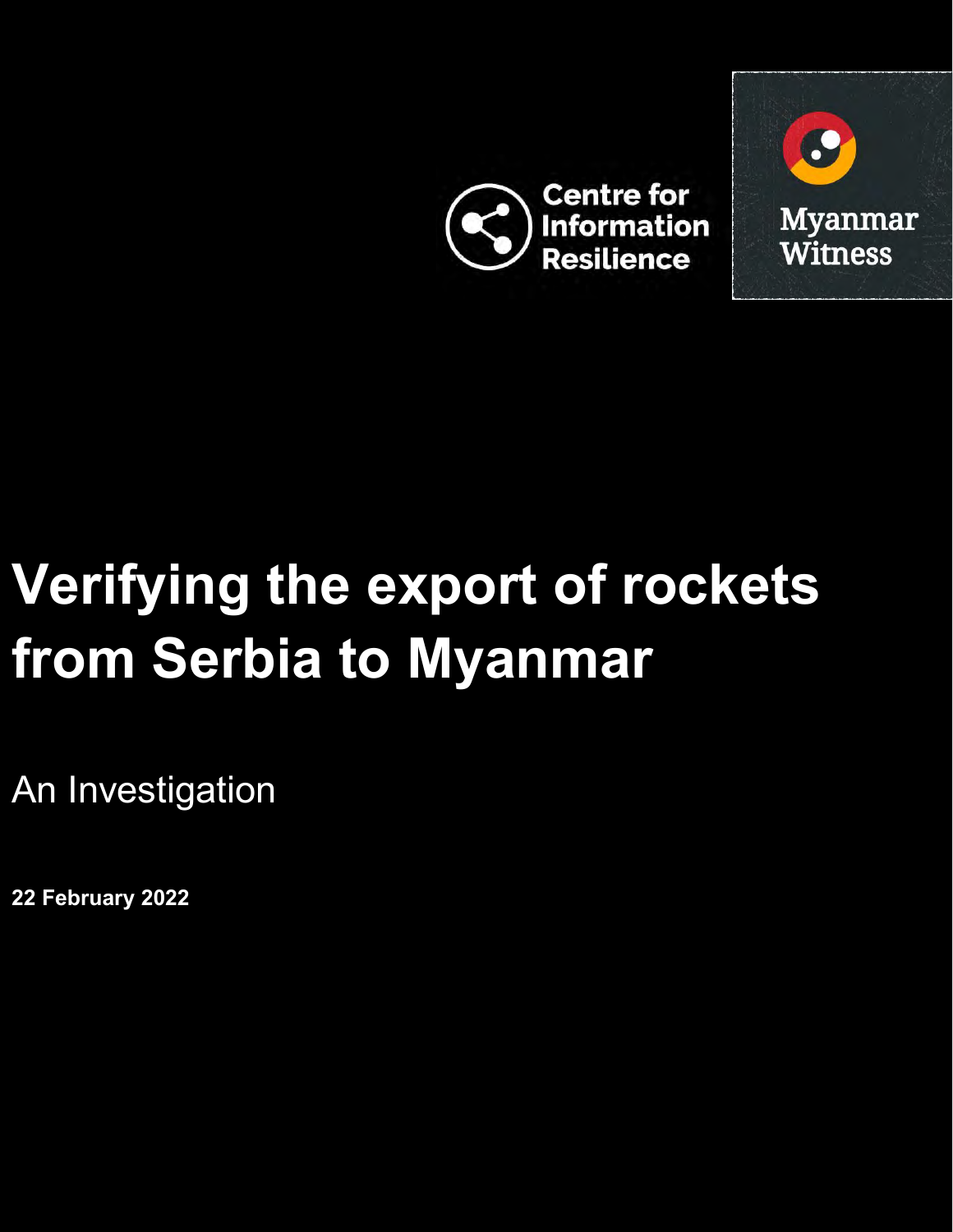

# **ARMS REPORT: Verification of information relating to the export of rockets from Serbia to Myanmar following the military coup**

#### <span id="page-1-0"></span>**Executive Summary**

Myanmar Witness, the Balkan Investigative Reporting Network (BIRN) and the Center for Investigative Journalism of Serbia (CINS), have identified information which indicates that Serbian-manufactured air-launched rockets were exported from Serbia to Myanmar, using a Belarussian airline, after the military coup of 1 February 2021. Official documentation from the Serbian Ministry of Trade, Tourism and Communication, flight tracking data and analysis of social media footage shows that two batches of unguided aerial rockets are likely to have been flown by Belarussian air company Rada Airlines from Serbia's Nikola Tesla Airport in Belgrade to Myanmar's Yangon Airport on 9 February 2021.

Myanmar Witness has not verified any footage showing this particular type of rocket being used by the Myanmar military since the coup. However, footage has been analysed from several attacks carried out by aircraft belonging to the Myanmar Air Force (MAF) and verified that, in at least one case, a MAF jet used a similar type of air-launched unguided rocket during the conflict in Myanmar. Investigations into the type of weapons used in the conduct of such events are ongoing.

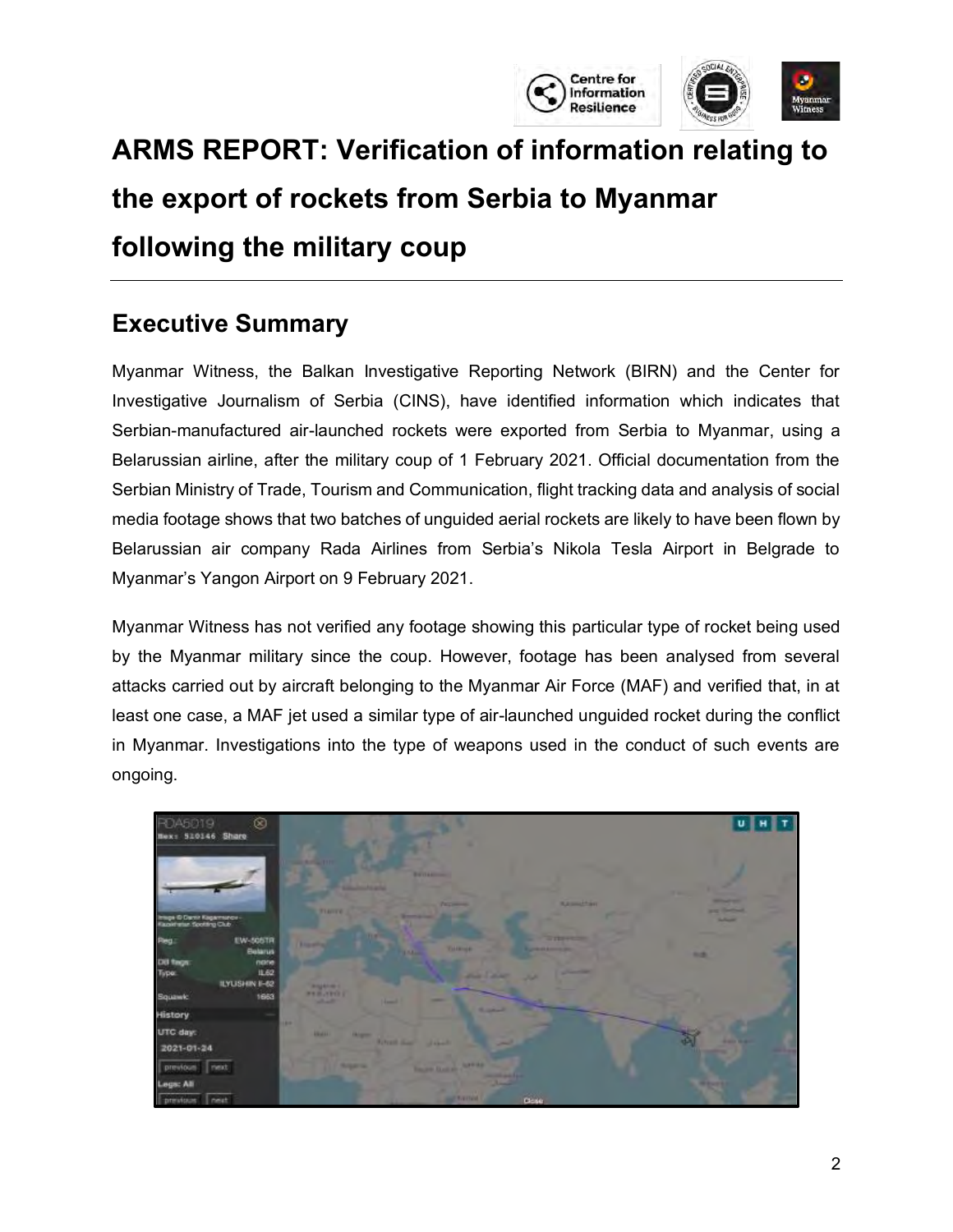

#### **Table of Contents**

| <b>Executive Summary</b>                                           | $\overline{2}$ |
|--------------------------------------------------------------------|----------------|
| <b>Serbian Arms Export Documentation</b>                           | $\overline{4}$ |
| Verification of flight path from Serbia to Myanmar                 | 5              |
| Flight from Belgrade, Serbia to Yangon, Myanmar on 9 February 2021 | 6              |
| Landing at Yangon, Myanmar on 9 February 2021                      | 9              |
| Matching internal cargo imagery to II-62M EW-505TR                 | 12             |
| Identification of cargo as likely Serbian rocket systems           | 15             |
| Analysis of delivered cargo crates from EW-505TR                   | 17             |
| Analysis of the labelling of the crates                            | 18             |
| Analysis of the sizing of the crates                               | 20             |
| The use of air-to-surface missiles by Myanmar's Air Force          | 21             |
| <b>Final points</b>                                                | 28             |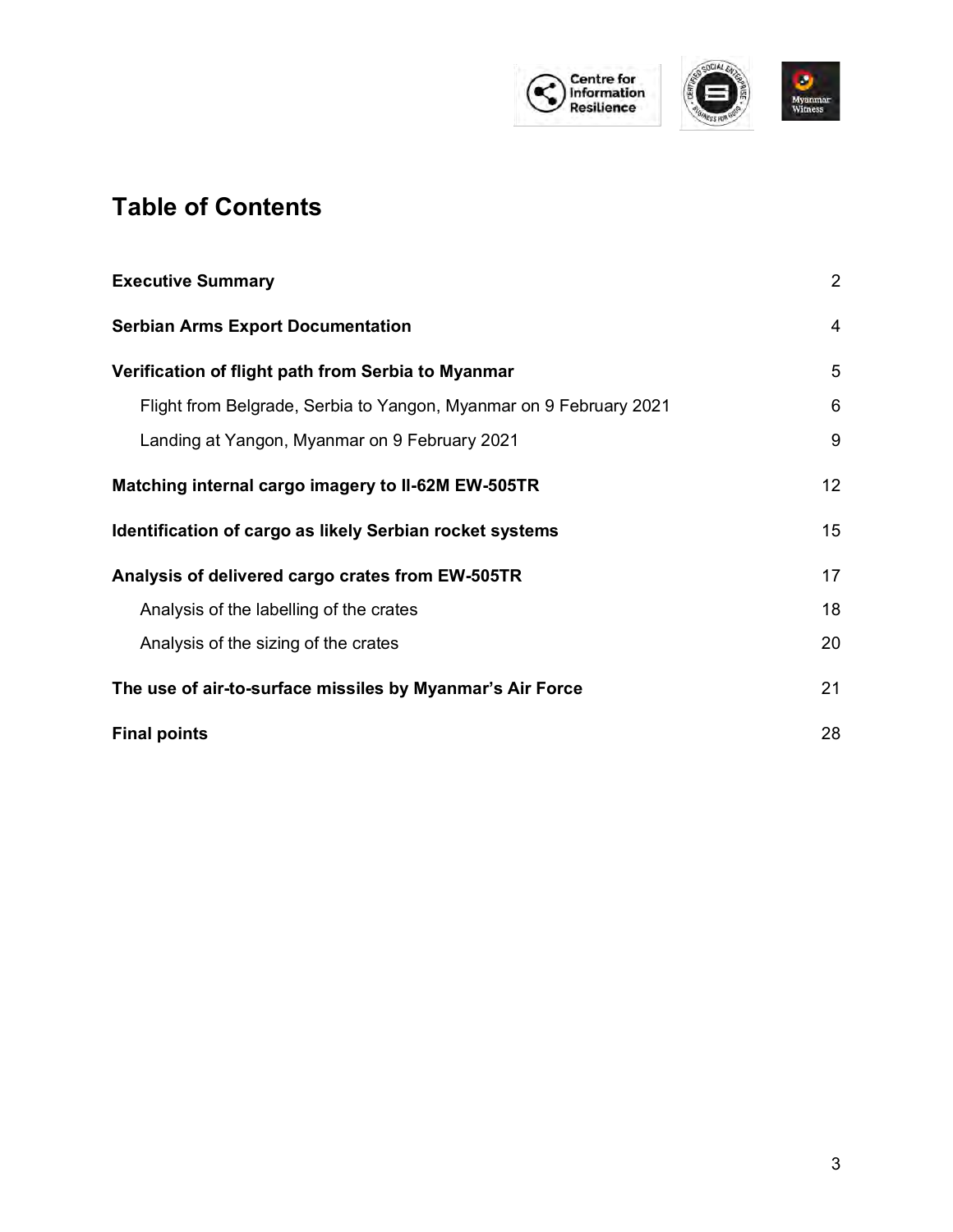

#### <span id="page-3-0"></span>**Serbian Arms Export Documentation**

Via a Freedom of Information Application (FOIA), BIRN and CINS obtained official documentation from the Serbian Ministry of Trade, Tourism and Communication outlining the type of military equipment and components exported from Serbia to Myanmar between 1 January 2017 and 21 September 2021. Included in the documentation was a list of exporters that were issued delivery permits and the items' final users.

On page 2 of the documentation, it is stated that two batches of "Nevodjena avio raketa 80mm" – translating to "unguided rockets 80mm" – were exported by Jugoimport-SDPR JP on 8 February, 2021. One additional batch of the same ordnance had been exported on 23 January. (Figure 1)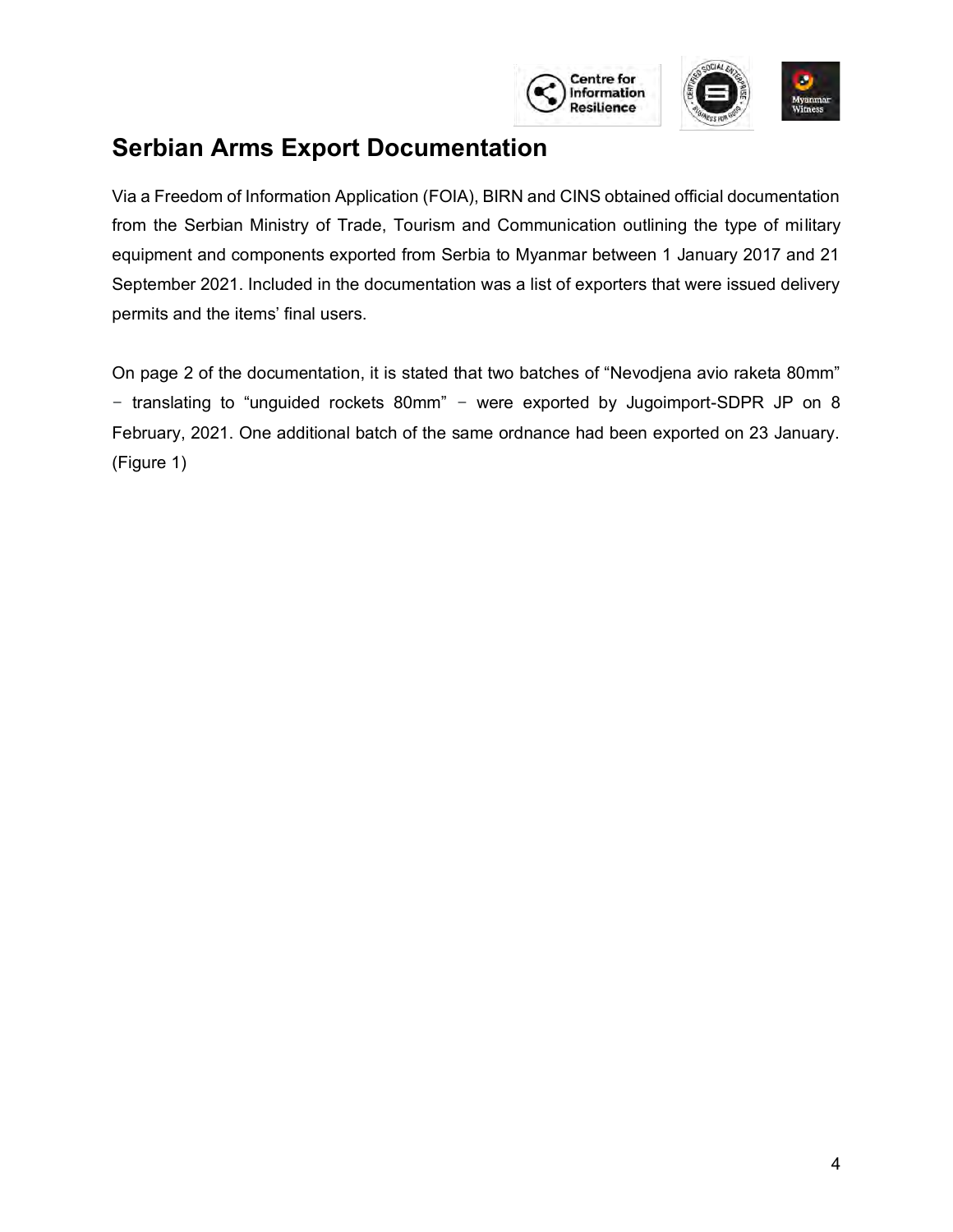

**Centre for** 

<span id="page-4-0"></span>*Figure 1: Documentation received in response to BIRN and CINS FOIA request, stating that "Nevodjena avio raketa 80mm" (unguided rockets 80mm) were exported by Jugoimport-SDPR JP on 8 February, 2021.*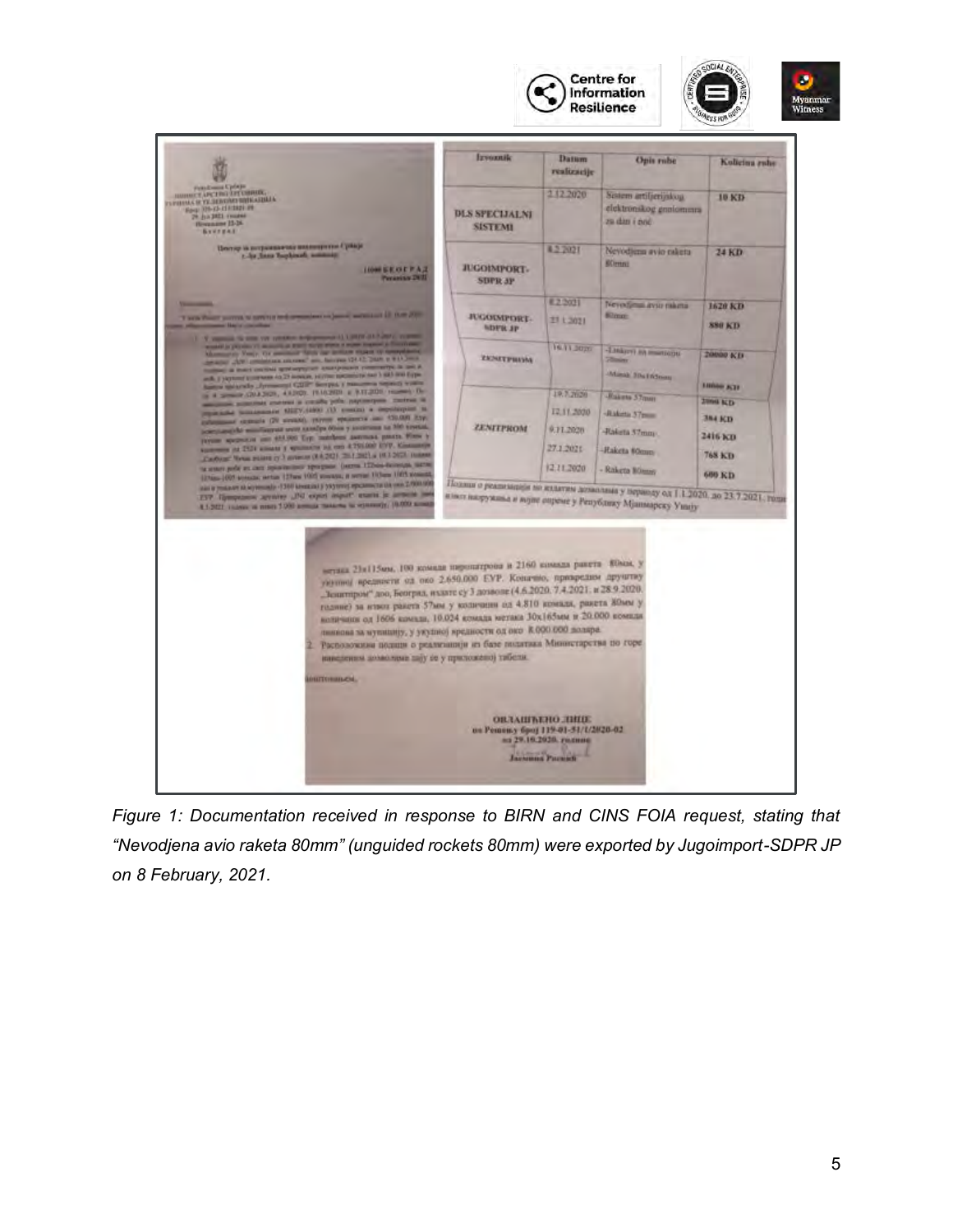

#### **Verification of flight path from Serbia to Myanmar**

<span id="page-5-0"></span>Flight from Belgrade, Serbia to Yangon, Myanmar on 9 February 2021

According to flight tracking services **[FlightRadar24](https://www.flightradar24.com/multiview/34.8,27.73/6)** and [ADS-B Exchange,](https://www.adsbexchange.com/) a Rada Airlines Ilyushin-62M (Il-62M) aircraft with the registration EW-505TR left Belgrade's Nikola Tesla Airport a few minutes after 00.00 UTC time on 9 February 2021 (Figure 2).



*Figure 2: Screenshot from ADS-B Exchange showing the live tracking of EW-505TR leaving Belgrade airport on 9 February 2021.*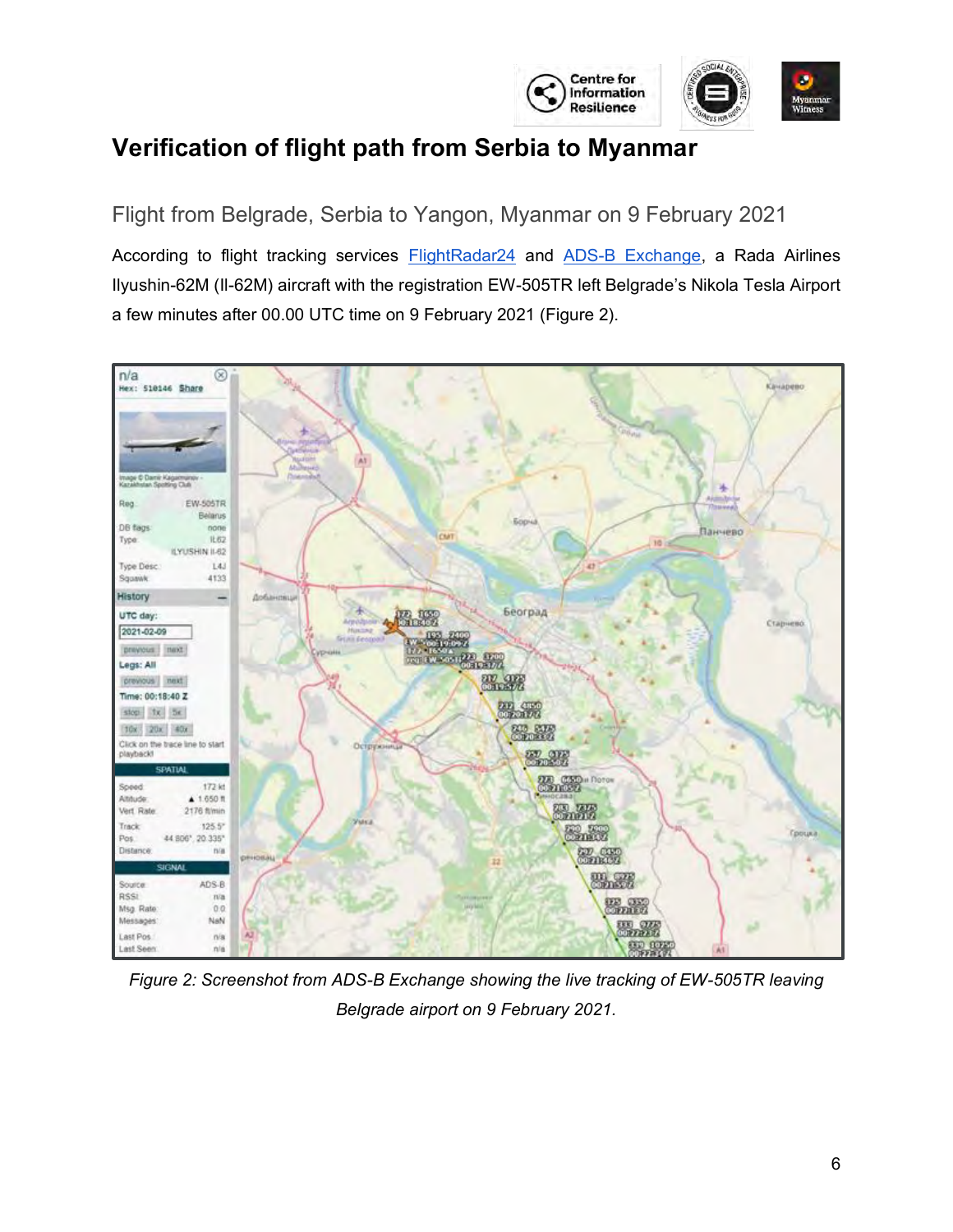

The flight can also be seen here on FlightRadar24 (Figure 3). Due to the architecture of Flight Radar's website, historical data relating to flights are anonymised. However, we can see that this is the same flight by matching the take-off time and location, flightpath and landing with live tracking.



*Figure 3: Screenshot from FlightRadar24, showing the same flight taking off from Belgrade on 9 February.*

According to ADS-B Exchange and FlightRadar24, the flight stopped over in Cairo for a few hours, and then continued its trip to Yangon Airport Myanmar, where it landed at just after 12.00 UTC time / 18.30 local time on 9 February 2021 (Figures 4 and 5).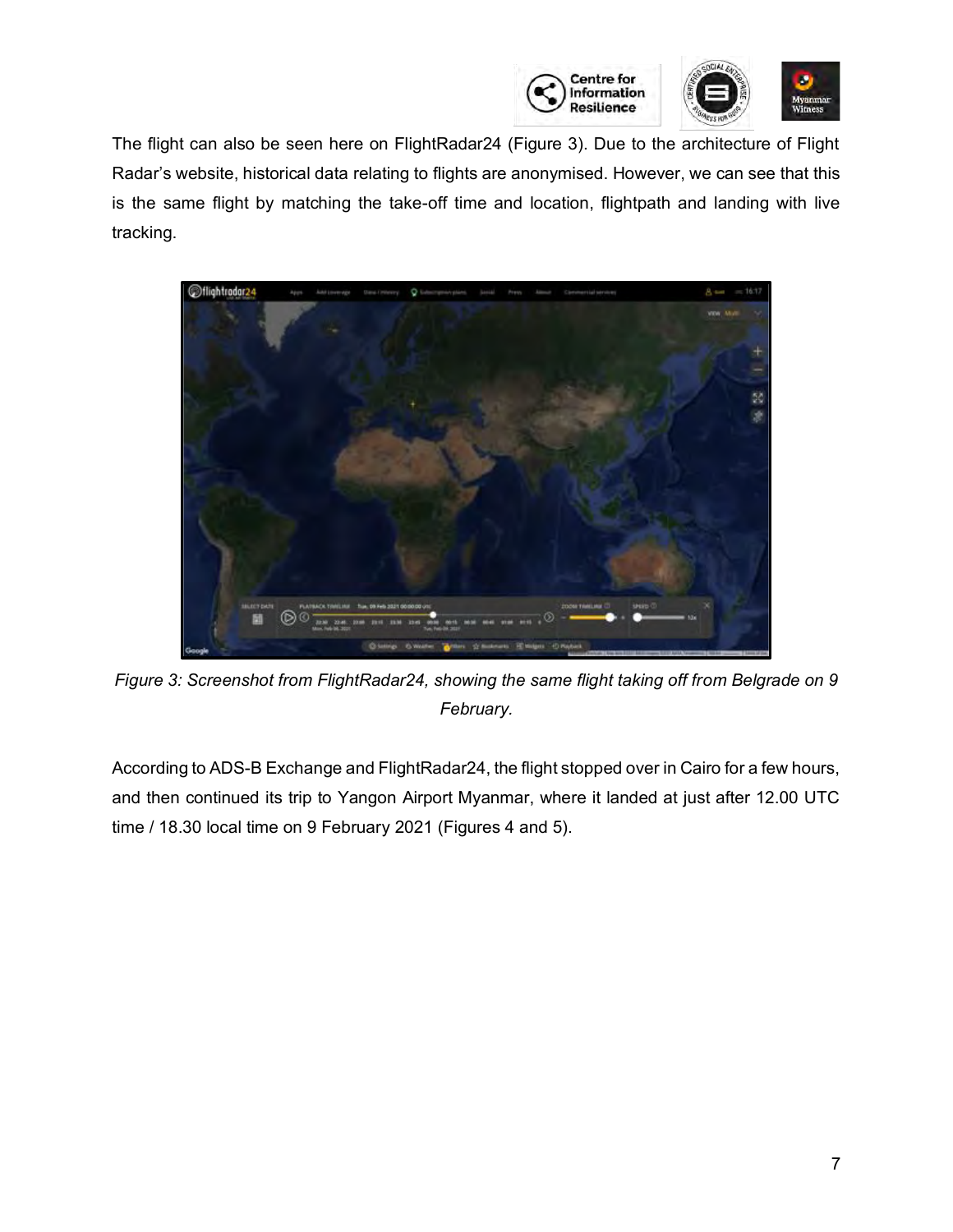

*Figure 4: Screenshot from ADS-B Exchange showing the flightpath of EW-505TR.*



*Figure 5: Screenshot from FlightRadar24 showing the flight landing in Yangon.*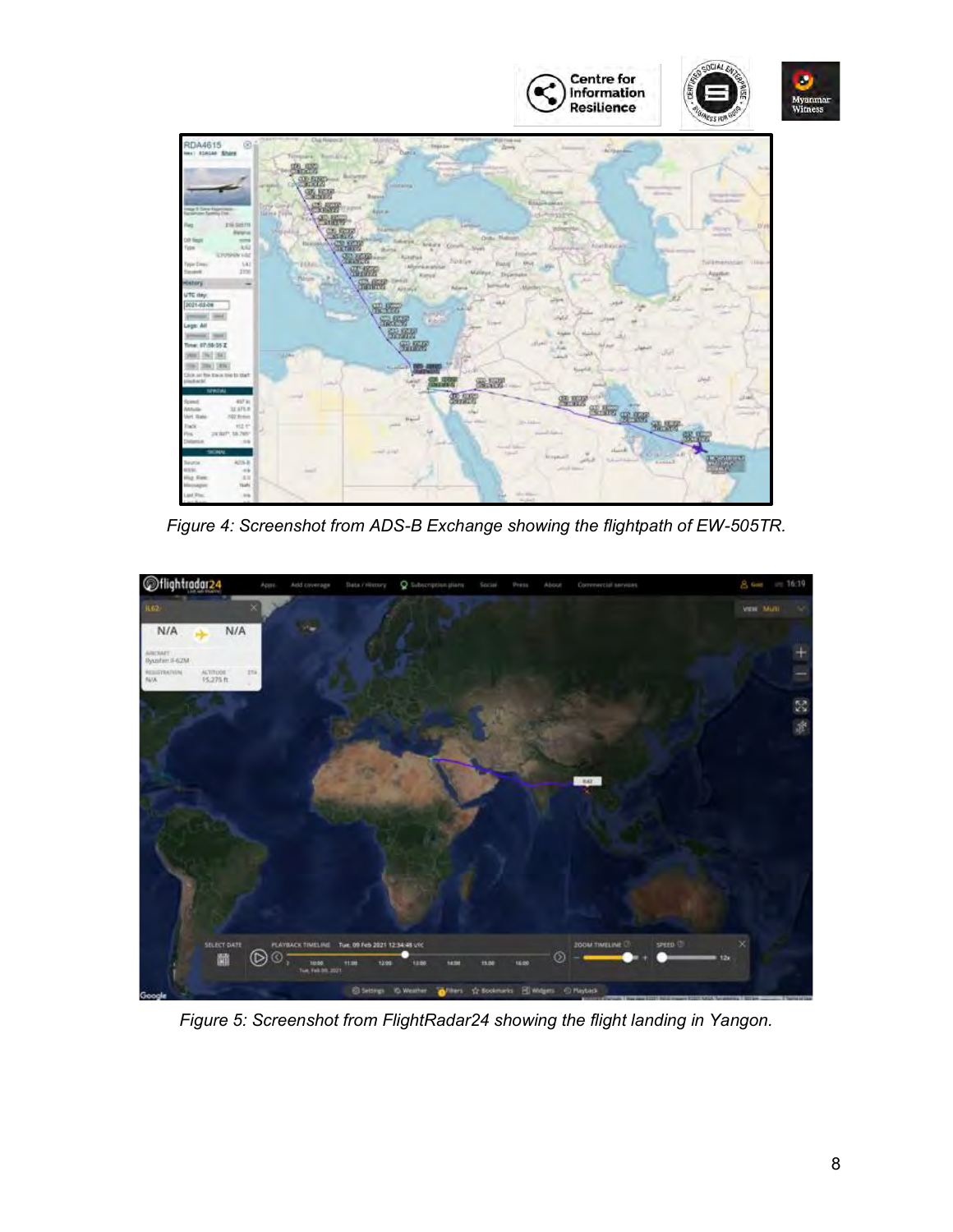

#### <span id="page-8-0"></span>**Landing at Yangon, Myanmar on 9 February 2021**

Images purporting to show an Ilyushin-62M aircraft which arrived at Yangon airport at 19.15 local time on 9 February 2021 were [posted on social media](https://twitter.com/MyanmarResearch/status/1359592492711239680?s=20) here (Figure 6). Myanmar Witness, BIRN and CINS were able to geolocate the images to [this exact location,](https://goo.gl/maps/pJDCSNtHngaTCALK9) at Myanmar's Yangon airport (Figure 7), and confirm – using data from  $Skybrary - that the features of the aircraft in the pictures$ matched that of an Ilyushin-62M (Il-62M) aircraft (Figure 8).



*Figure 6: Photo posted of an Ilyushin-62M at Yangon airport (left) and features identified for geolocation in Figure 7 (right).*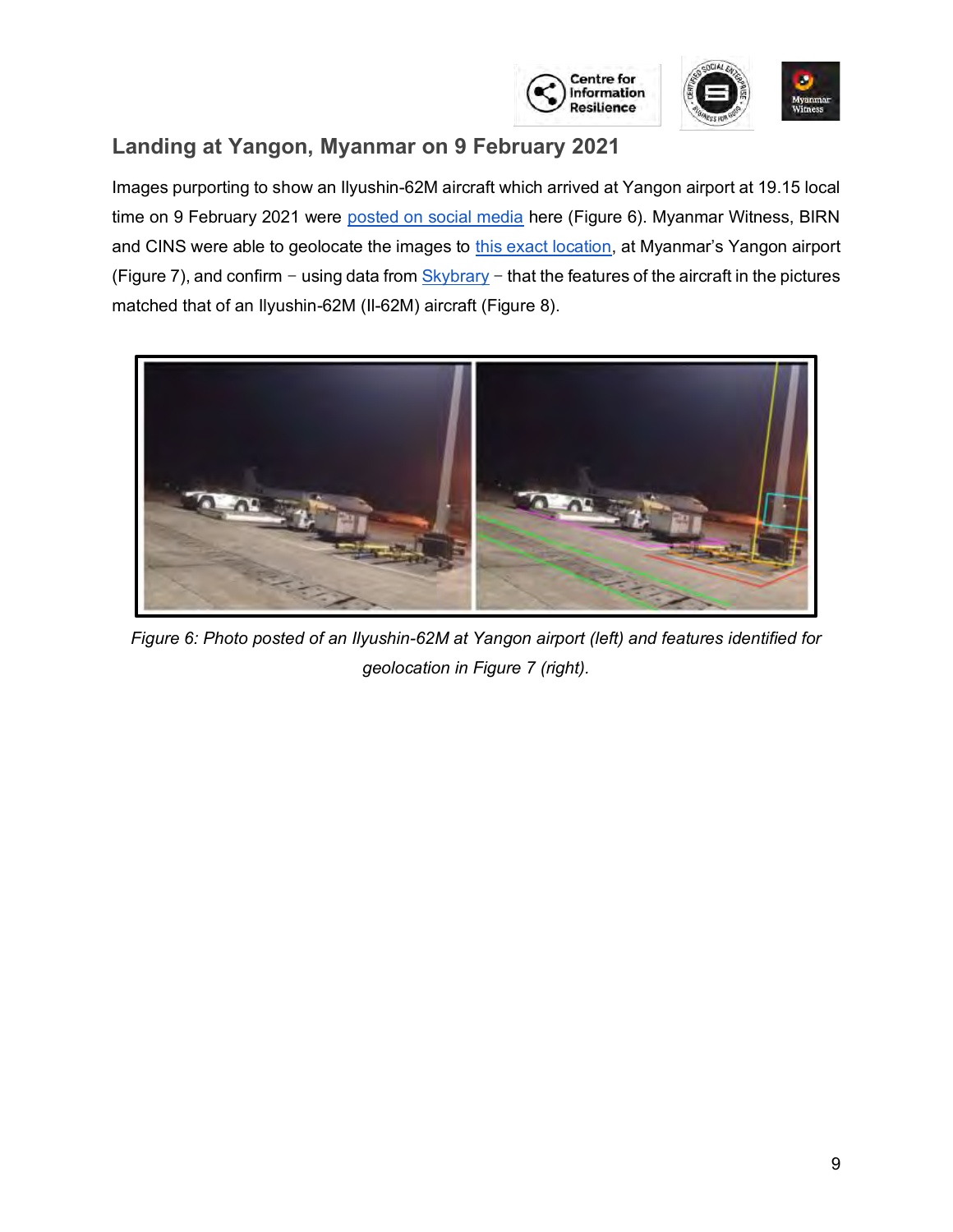

*Figure 7: Geolocation of the image in Figure 6 showing the aircraft parked at Yangon airport*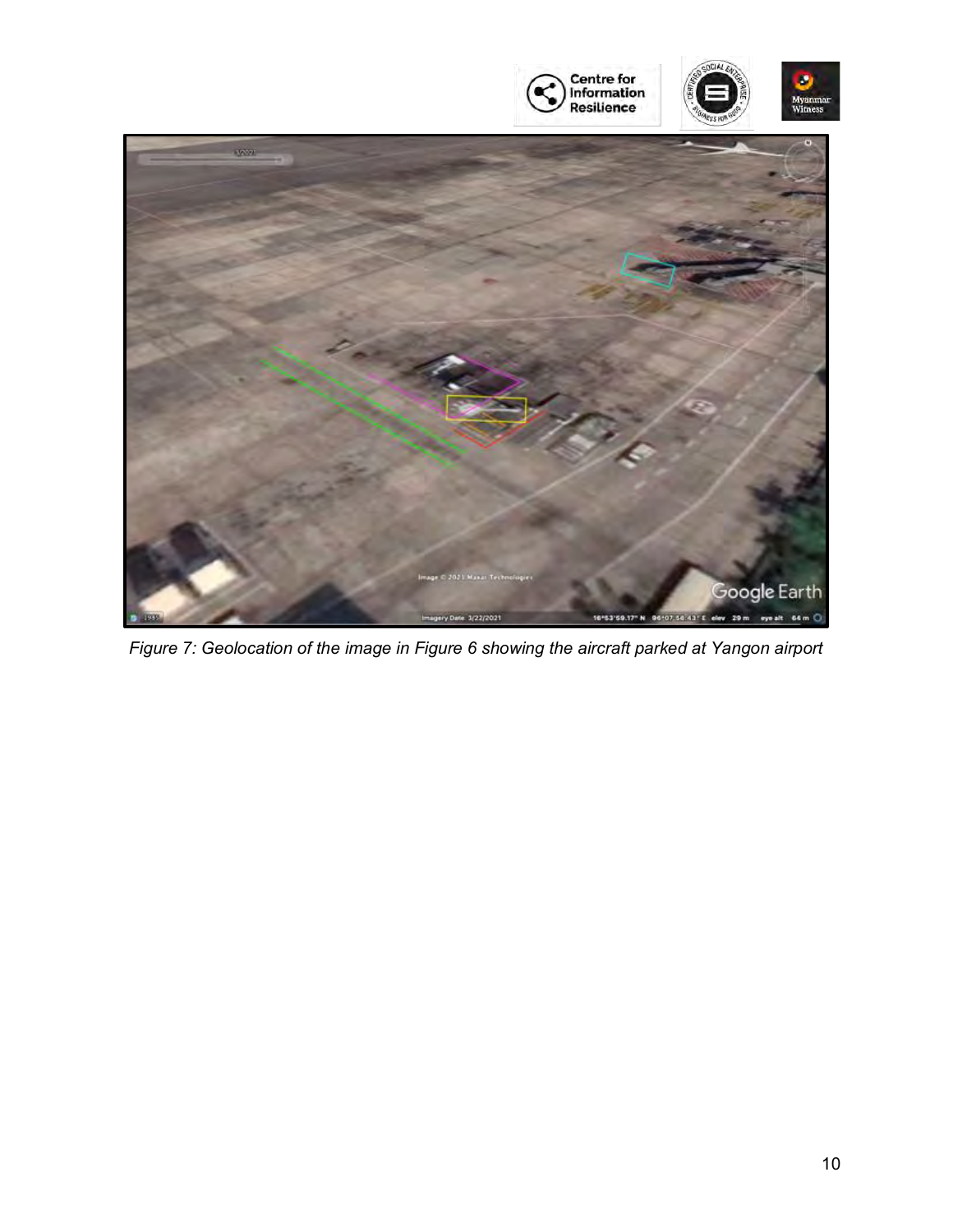





*Figure 8: Second photo posted purporting to show the the Ilyushin-62M at Yangon airport, and analysis showing that the features matched that of an Ilyushin-62M (Il-62M) based on reference*  data from **[Skybrary](https://skybrary.aero/aircraft/il62)**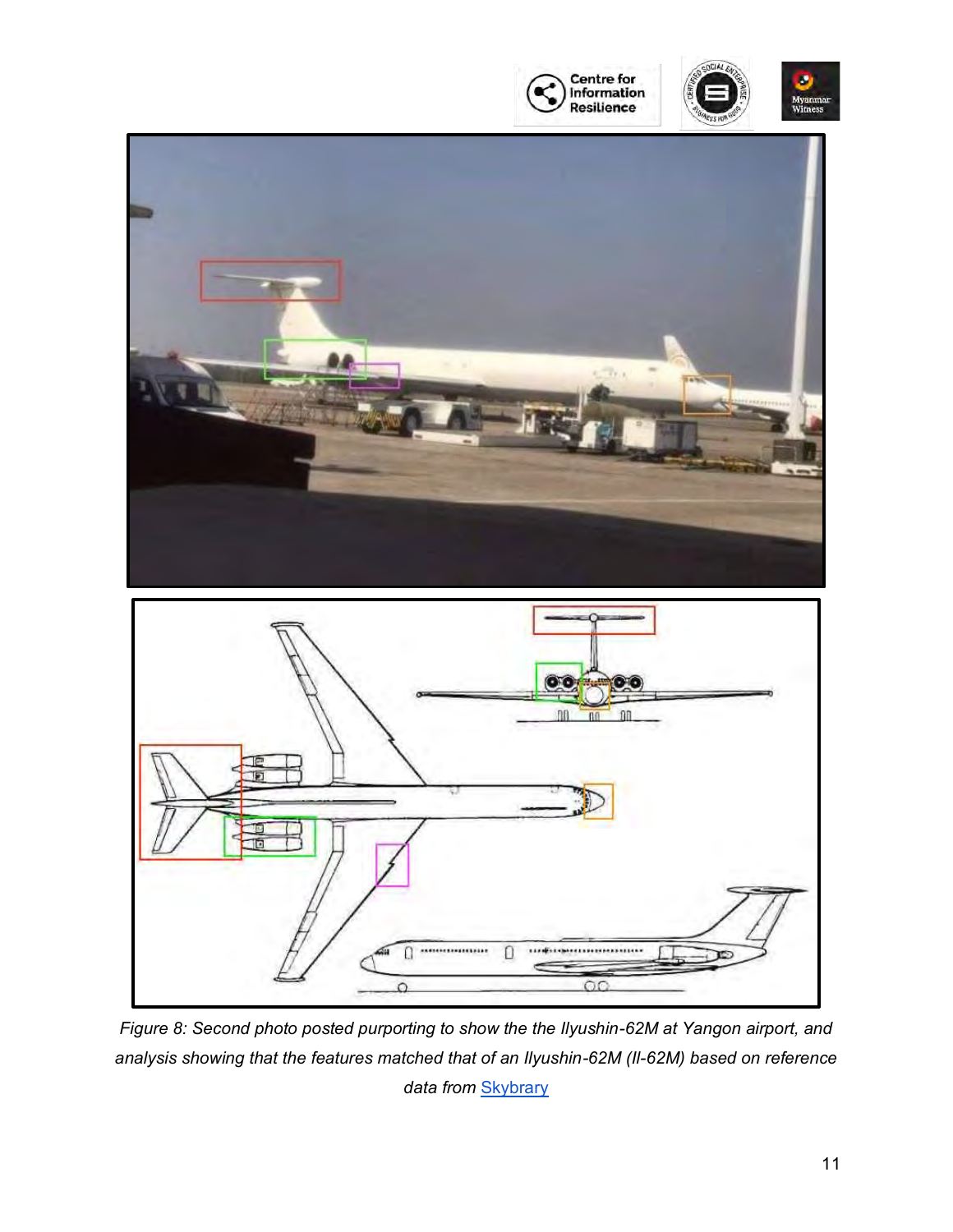

## <span id="page-11-0"></span>**Matching internal cargo imagery to Il-62M EW-505TR**

Further images, uploaded by a different user on social media the day after the arrival of the Il-62M, claim to show crates being unloaded from an Ilyushin Il-62 plane that landed at Yangon airport at 19.30 on 9 December 2021 (Figure 9).



*Figure 9: Image from social media purporting to show cargo being unloaded from the II-62M.*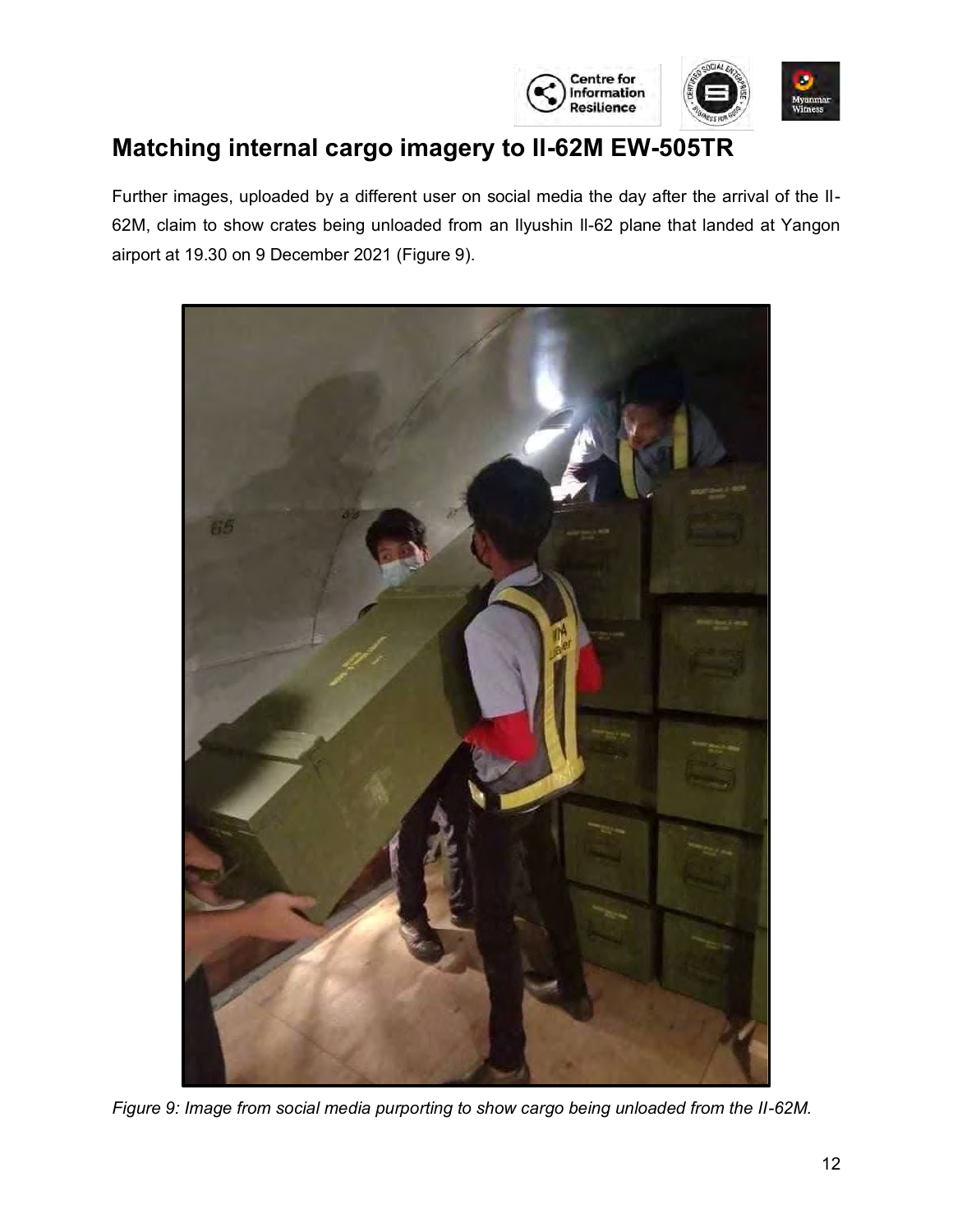

Imagery uploaded to social media shows that II-62M EW-505TR had been recently refurbished, with a new wooden flooring for cargo trips. Photos of the interior of the plane can be found on a private Facebook group created by fans of the Il-62M (Figure 10).



*Figure 10: Footage of the inside of the II-62M EW-505TR as seen on a Facebook appreciation* 

*group.*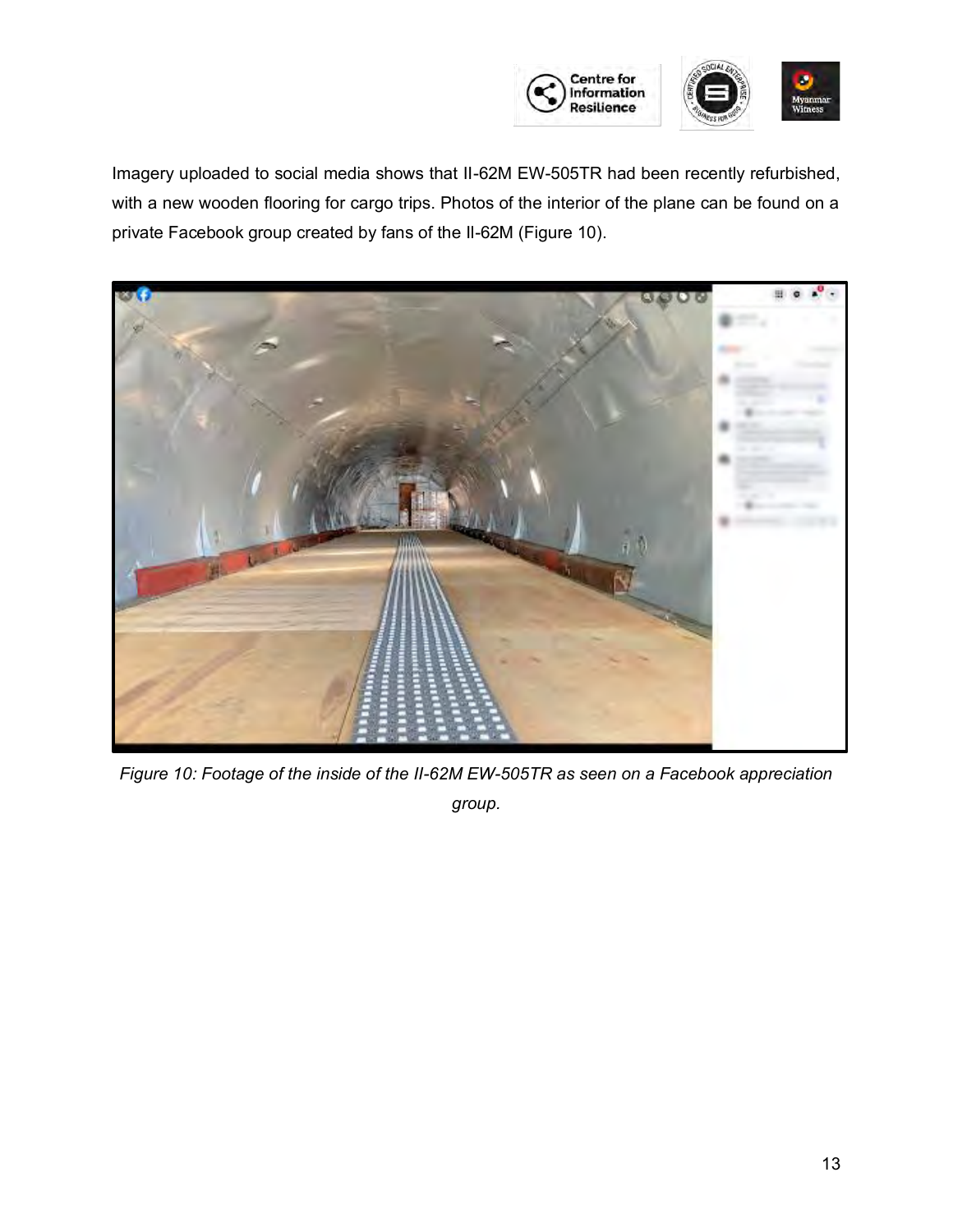

The flooring of the Il-62M, the side panelling, and the numbering theme along the inside of the plane (indicated in the white boxing, Figure 11a) show that the interior of the plane in the image of the cargo being unloaded matches that of the EW-505TR.



*Figure 11a: Analysis matching features in the interior of the II-62M EW-505TR as posted on Facebook, with features in the interior of the plane (shown in white boxes) from which cargo was reportedly being unloaded in Yangon.*

Zooming in on the image of the interior of the aircraft shows details that allow for a visual match between the image of the cargo being unloaded, and the image of the interior of EW-505TR. Matching light fittings in the plane ceiling with numbering along the walls of the plane indicate that the image of the people unloading crates was taken aboard Rada Airlines EW-505TR (Figure 11b).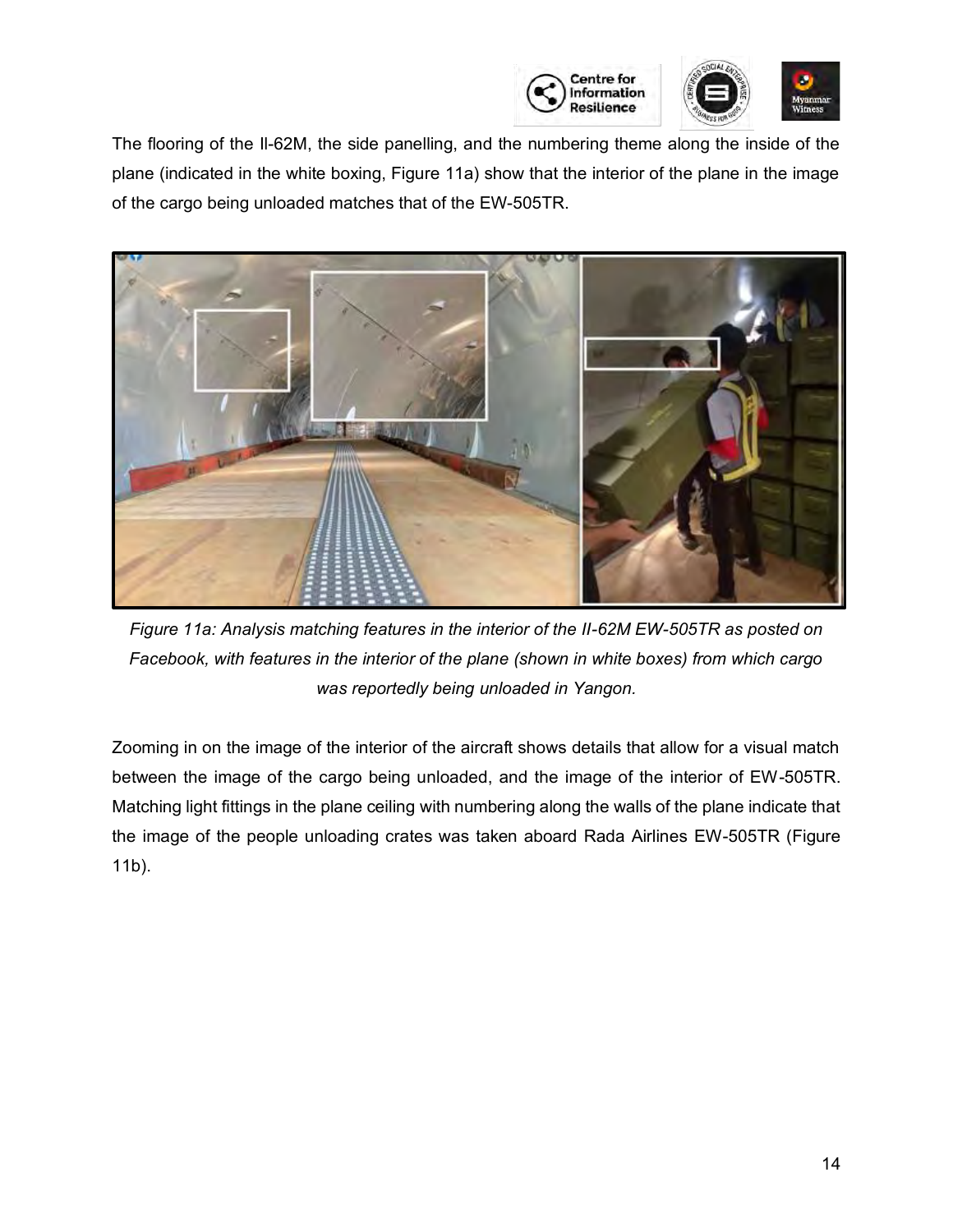

<span id="page-14-0"></span>*Figure 11b: Matching light fittings (indicated by red line) and numbering (indicated by yellow lines) in the images of the interior of the II-62M EW-505TR as posted on Facebook, with the images of the cargo being unloaded in Yangon, indicates that the cargo was stored in the back area seen in the image, under the light indicated by the red line.*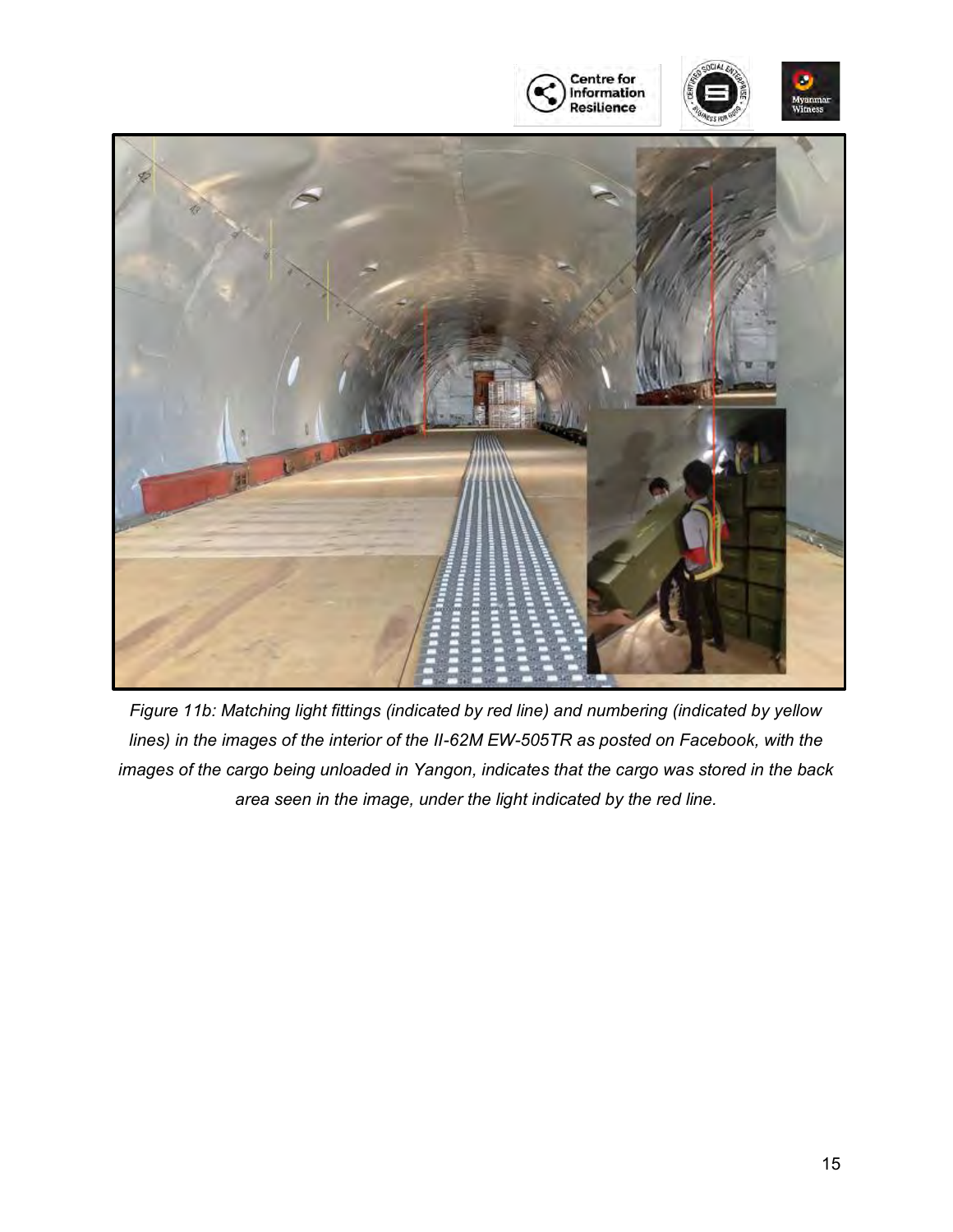

#### **Identification of cargo as likely Serbian rocket systems**

The documentation obtained by BIRN and CINS from the Serbian Ministry of Trade, Tourism and Communication indicate that a total of 2,524 80mm unguided aerial rockets were exported from Serbia to Myanmar. Papers for three batches were authorised and executed, the first on 23 January 2021, and two more on 8 February 2021. The two batches of February amounted to 1,644 pieces (KD stands for "Komada", in Serbian), and they are listed as having been executed on 8 February, one day before EW-505TR's flight to Yangon. All of the exports identified the manufacturer name as Jugoimport-SDPR JP (also known as Yugoimport-SDPR JP) (Figure 12).

| <b>JUGOIMPORT-</b><br><b>SDPR JP</b> | 8.2.2021              | Nevodjena avio raketa<br>80mm | <b>24 KD</b>             |  |
|--------------------------------------|-----------------------|-------------------------------|--------------------------|--|
| <b>JUGOIMPORT-</b><br><b>SDPR JP</b> | 8.2.2021<br>23.1.2021 | Nevodjena avio raketa<br>80mm | 1620 KD<br><b>880 KD</b> |  |

*Figure 12: Excerpt from Serbian Government documentation showing the manufacturer, date of execution, description of goods, and number of pieces.*

According to the first page of the same document provided by the Serbian Ministry of Trade, Tourism and Communication, the value of the three lots of rockets is estimated to be  $\epsilon$ 4,750,000 (Figure 13).



*Figure 13: Excerpt from Serbian Government documentation listing the value of the rockets.*

Jugoimport (also Yugoimport) markets an item fitting the description present under the "Opis robe" (description of goods) column ("Nevodjena avio raketa 80mm"): the [S-8 KOM aviation unguided](https://www.yugoimport.com/en/proizvodi/s-8-kom-aviation-unguided-rocket)  [rocket.](https://www.yugoimport.com/en/proizvodi/s-8-kom-aviation-unguided-rocket)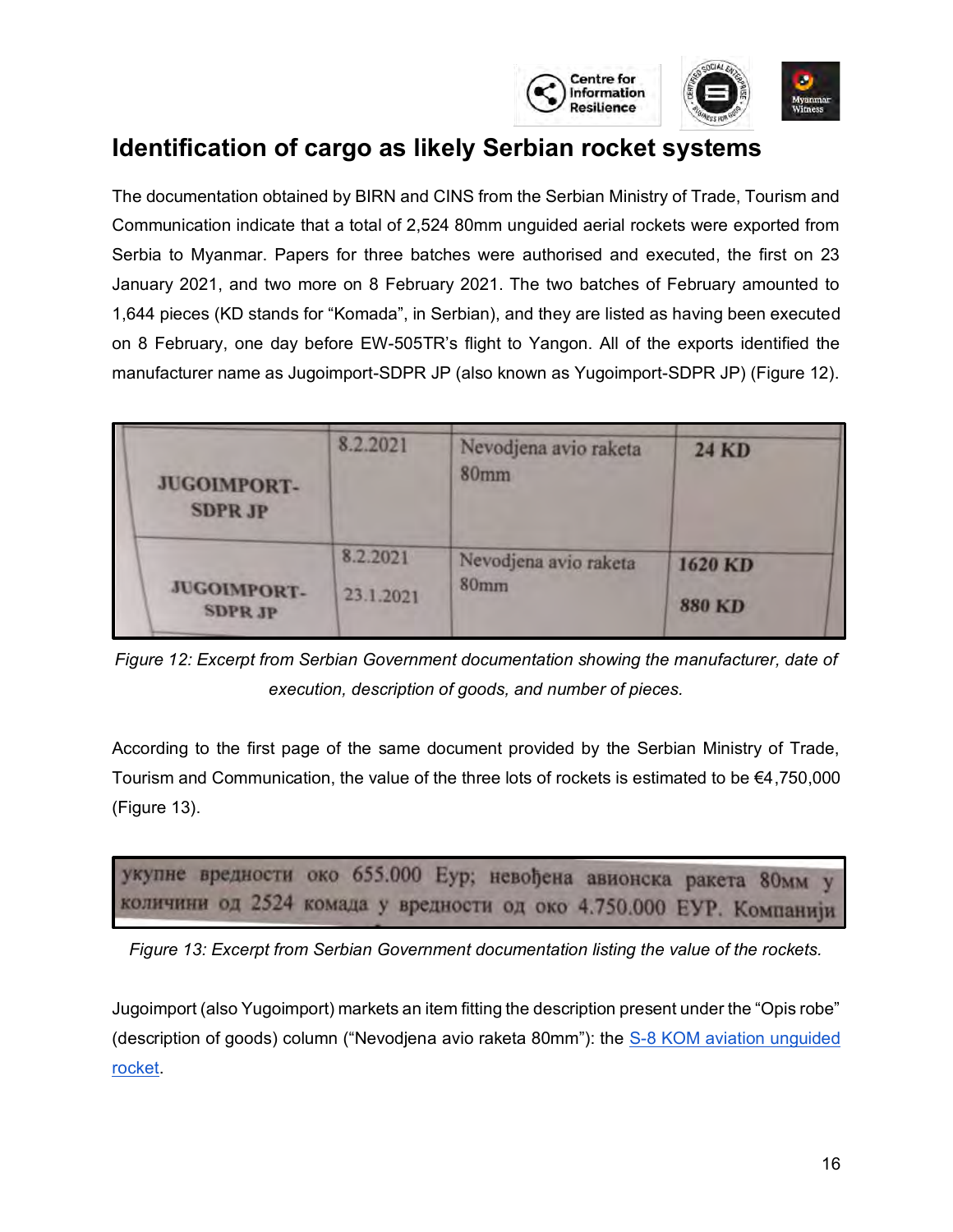

According to Jugoimport's website (Figure 14), "the S-8 KOM unguided aviation rocket with a wholly-charged fragmentation warhead of impact effect is designed for destroying of ground armoured targets (tanks, self-propelled guns, armoured vehicles, armoured personnel carriers), unarmoured ground targets (missiles, launchers, radar stations, aircrafts and helicopters on parking places, etc.), the enemy forces and is used as armament on board the front-line aviation aircrafts".

| YUGOIMPORT                                          |                                                                                                                                                                                                 |   |
|-----------------------------------------------------|-------------------------------------------------------------------------------------------------------------------------------------------------------------------------------------------------|---|
| <b>ABOUT US</b><br>⊙<br><b>NEWS</b>                 | <b>GALLERIES</b><br>CONTACT<br><b>PRODUCTS</b><br><b>DOCUMENTS</b><br>LINKS<br><b><i>PARTNERS</i></b><br>Home > Amospace > Air-to Surface non guided weapons > S-8 KOM aviation unguided rocket | Q |
| <b>Products</b>                                     | S-8 KOM aviation unguided rocket                                                                                                                                                                |   |
| <b>LAND FORCES</b>                                  |                                                                                                                                                                                                 |   |
| <b>AEROSPACE</b>                                    |                                                                                                                                                                                                 |   |
| <b>AIR-TO SURFACE GUIDED</b><br><b>WEAPONS</b>      |                                                                                                                                                                                                 |   |
| <b>AIR-TO SURFACE NON GUIDED</b><br><b>WEAPONS</b>  |                                                                                                                                                                                                 |   |
| <b>AIRCRAFT ENGINES</b>                             |                                                                                                                                                                                                 |   |
| <b>AIRCRAFT PROTECTION</b>                          |                                                                                                                                                                                                 |   |
| <b>AIRCRAFT WEAPON PODS AND</b><br><b>MOUNTINGS</b> |                                                                                                                                                                                                 |   |
| <b>AIRPORT EQUIPMENT</b>                            |                                                                                                                                                                                                 |   |

<span id="page-16-0"></span>*Figure 14: Listing from S-8 KOM aviation unguided rocket on Jugoimport's website.*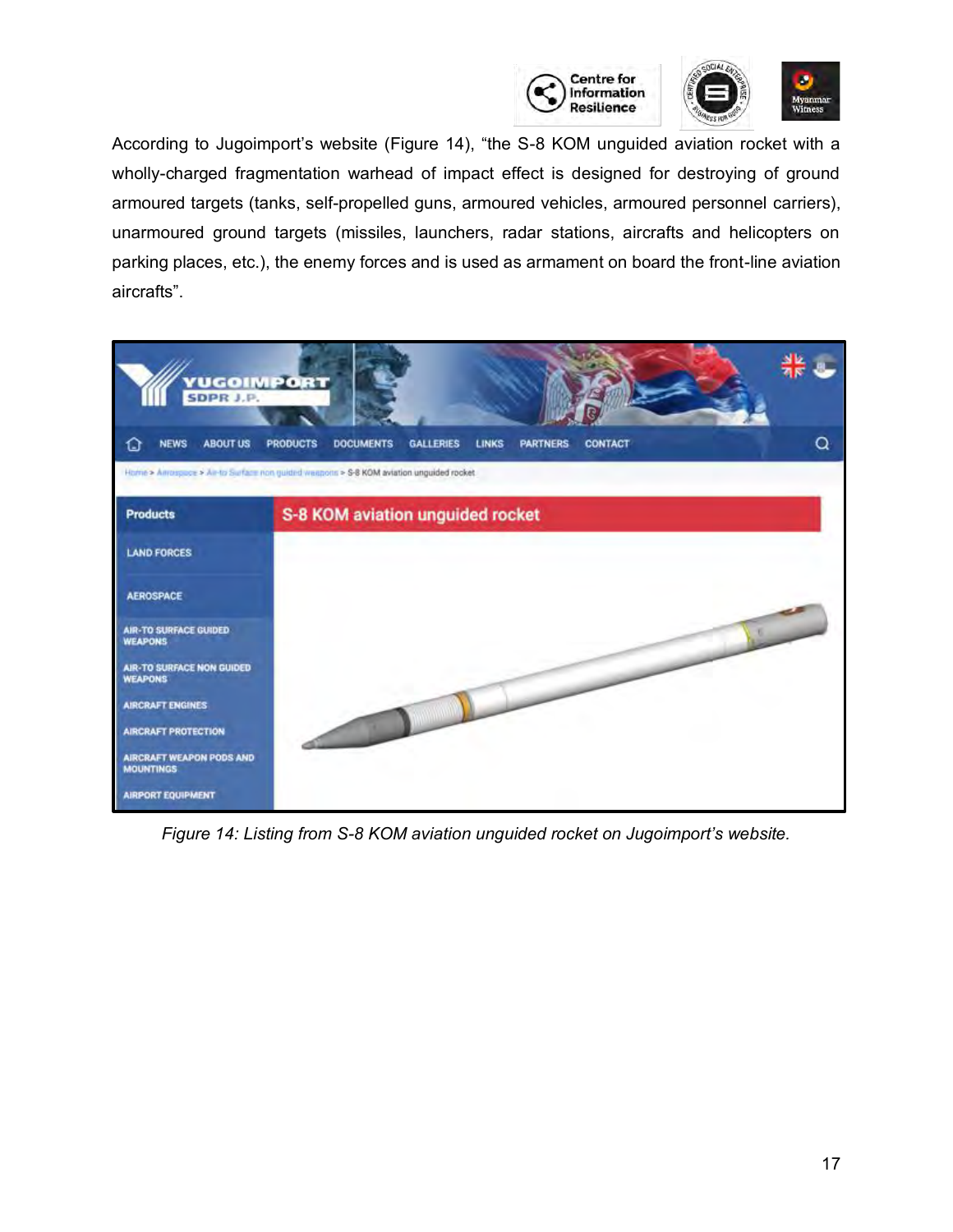

## **Analysis of delivered cargo crates from EW-505TR**

Myanmar Witness has analysed the crates that appear to have been delivered in Yangon by Rada Airlines EW-505TR on 9 February, 2021. Figure 15 shows the crates and the specific details that were used to match them against other crates to help confirm the contents of the delivery.

#### <span id="page-17-0"></span>**Analysis of the labelling of the crates**

Wording on the crates seen being unloaded from flight EW-505TR appear similar to other crates for Serbian-made 80mm unguided rockets.



*Figure 15: Image showing the delivery of the crates from EW-505TR on 9 February, 2021. The red lines and images are zoomed in on portions of the image to the right which were used to match against other media (seen in Figure 16).*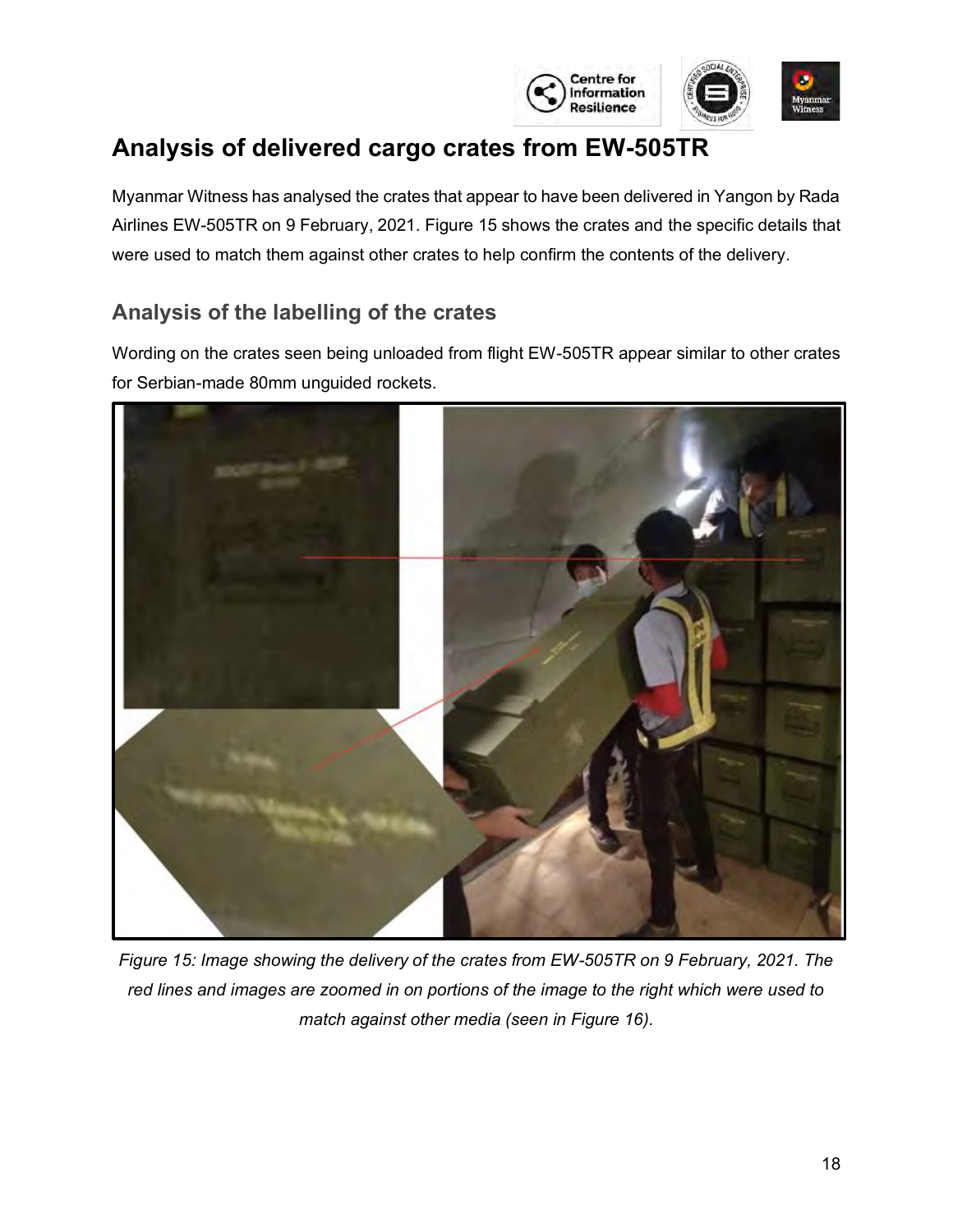

For reference, an image posted by a journalist specialising in aviation, can be seen here on [Twitter](https://twitter.com/PeterVoinovich/status/1084085257995993088?s=20) (Figure 16). Comparing Figure 15 and Figure 16 shows a distinct similarity in branding.



*Figure 16: Twitter Image from 2019 showing crates for Serbian unguided aerial rockets displayed. The image on the left is a zoomed in version of the image on the right showing the clear labelling of the crate.*

The S-8 KOM unguided aerial rockets seen in Figure 16, which match the appearance of the items cleared for export in January and February 2021, are known in Serbia as РАКЕТА 80 мм С-8КОМ. Comparing both cases from Figure 15 and 16, there appear to be matches in shape, colour and labelling. For the labelling, the crate seen in Figure 15 from EW-505TR is not completely clear, however the first two rows indicate the text is likely reading:

"4 pieces "Rocket 80mm S-8KOM"

The crate seen in the image from Figure 16 reads:

"4 kom" (for комада, i.e. pieces)

"PAKETA 80mm C-8КO"

This shows that there is clear similarity in labelling across both crates, relating to the description of contents as well as number of rockets contained within.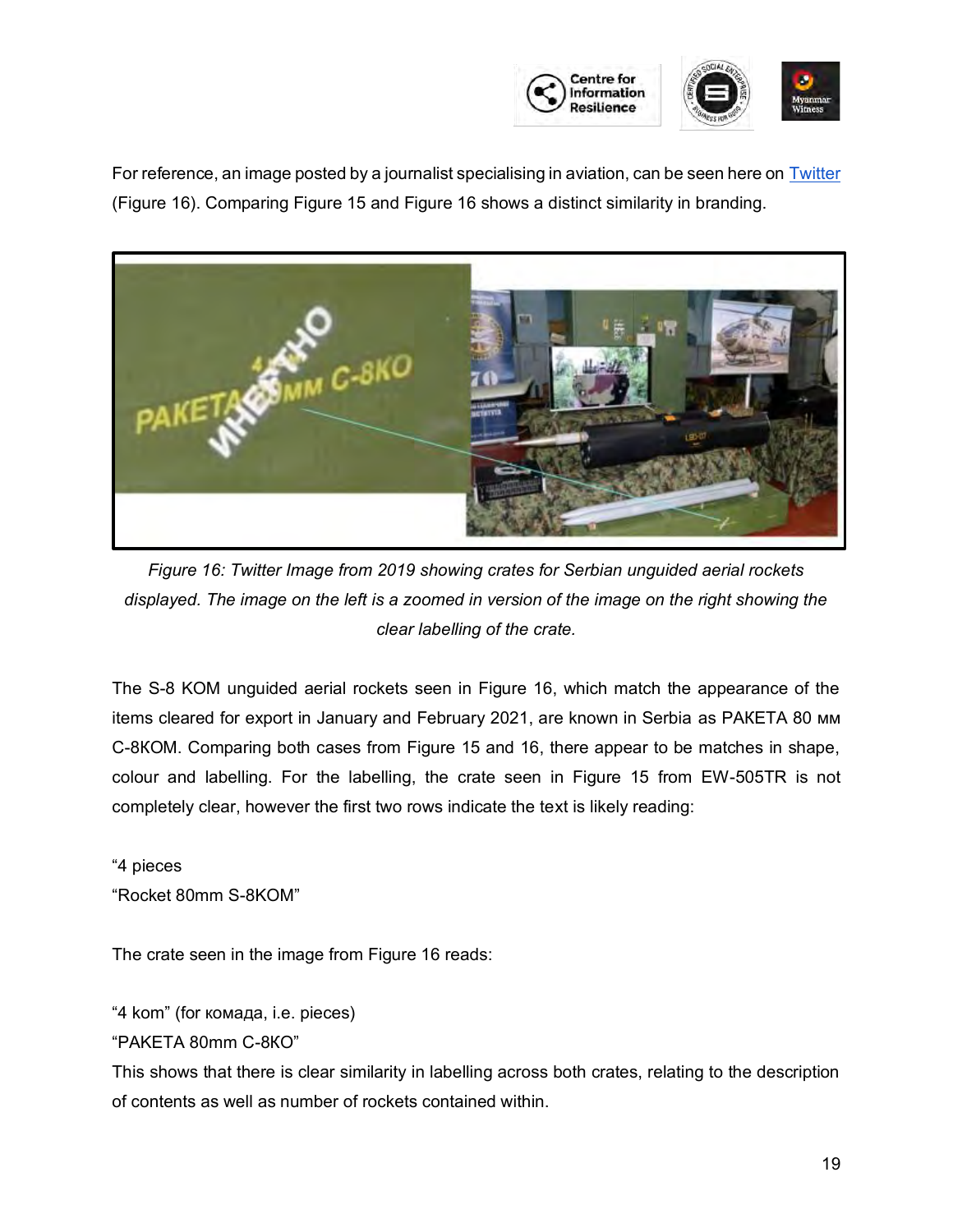

#### <span id="page-19-0"></span>**Analysis of the sizing of the crates**

The sizing of the crates also correspond. The crate in Figure 15, seen being unloaded from EW-505TR, appears to match the one in Figure 16. The dimensions are also seen on Jugoimport's [website](https://www.yugoimport.com/en/proizvodi/s-8-kom-aviation-unguided-rocket) for the S-8 KOM rockets (Figure 17).

| <b>PACKING</b>                |                                                                                                                                                                            |
|-------------------------------|----------------------------------------------------------------------------------------------------------------------------------------------------------------------------|
|                               | Dimensions (mm) 1,830x350x330                                                                                                                                              |
| Volume.m3 0.2114              |                                                                                                                                                                            |
| 4 rockets in a case           |                                                                                                                                                                            |
| Gross weight, kg 71.3         |                                                                                                                                                                            |
|                               | We used cylindrical geometry with two types of propellant grain, Instead of a star geometry and single type of propellant grain, while<br>retaining the same performances. |
|                               | The rocket propellant, which is used for grain production, is a modern thermoplastic composite propellant with a greater total impulse                                     |
| then the original propellant. |                                                                                                                                                                            |
|                               | Steel nozzle with ablative material protection has six steel throats same as the original motor.                                                                           |

*Figure 17: Packing dimensions of the S-8 KOM rockets as listed on [Jugoimport's website.](https://www.yugoimport.com/en/proizvodi/s-8-kom-aviation-unguided-rocket)*

The product's packing description and the number on the crates indicate that each of the containers holds four rockets. This layout can also be seen in images viewable on the archived page of Khan Asparuh Trade's website, a Bulgarian arms manufacturing company.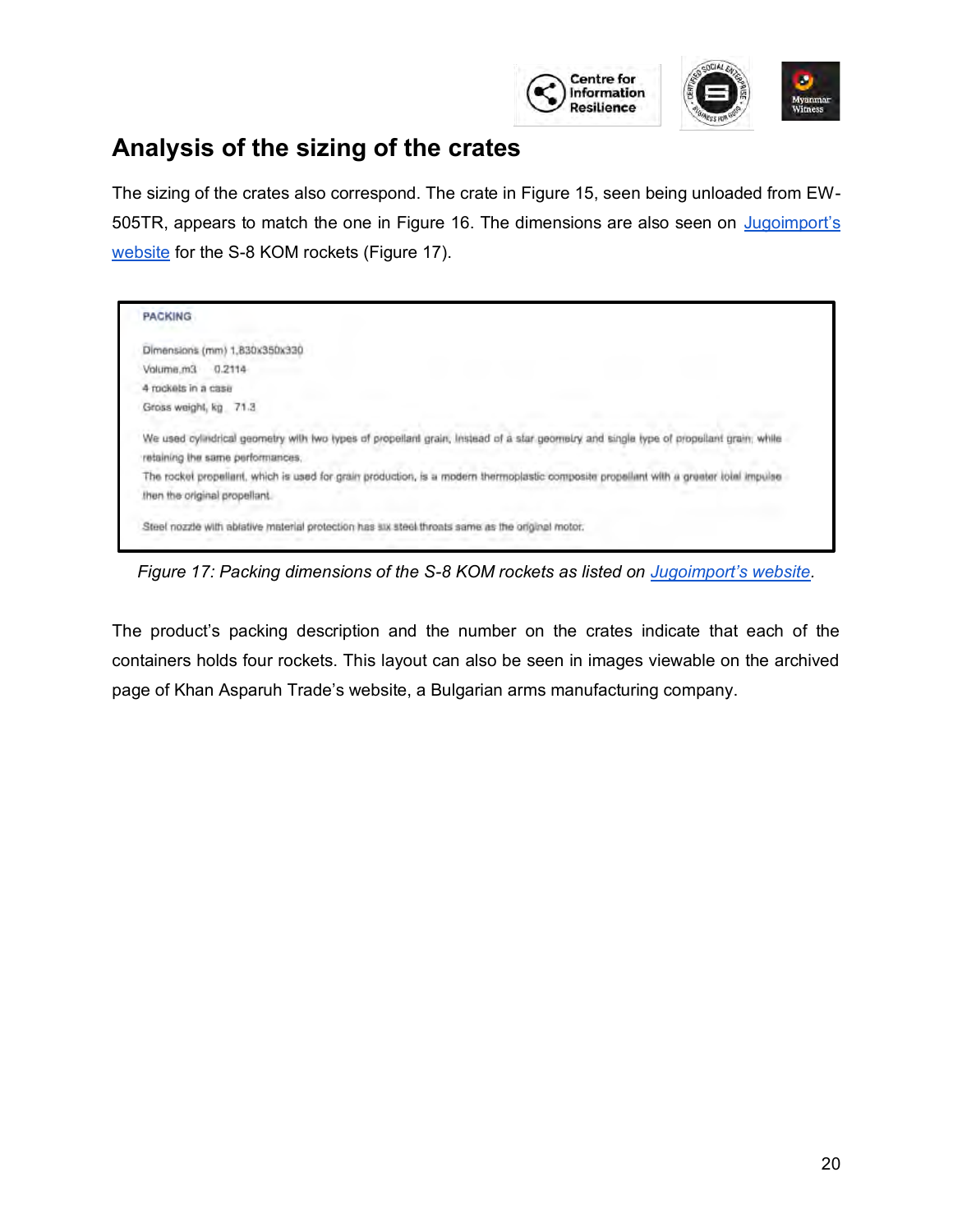

<span id="page-20-0"></span>*Figure 18: Screenshot from [Khan Asparuh Trade](https://archive.ph/wip/lcQPK) showing the packing formation for S-8 KOM rockets*

s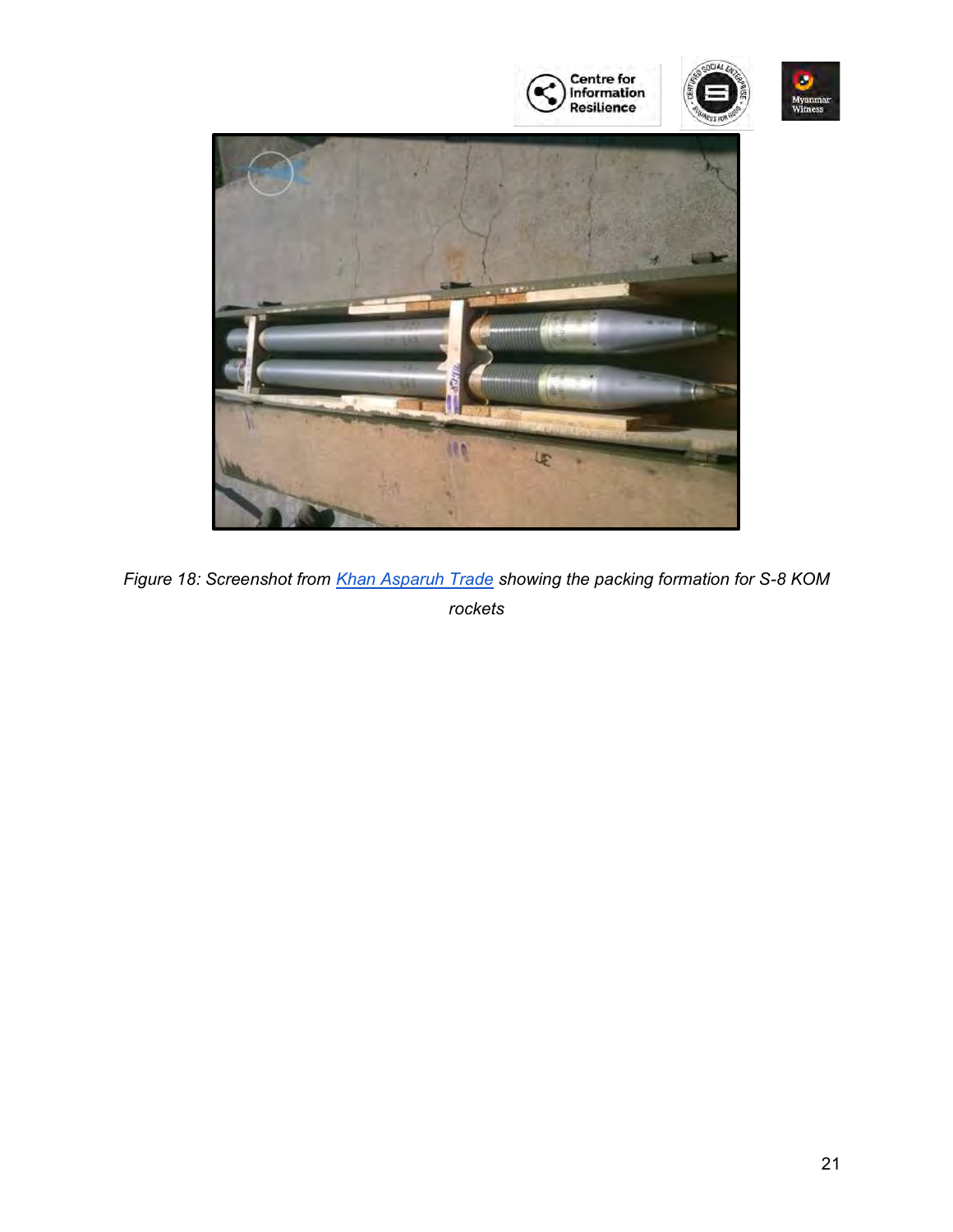

#### **The use of air-to-surface missiles by Myanmar's Air Force**

Myanmar Witness has not verified any footage showing S-8 80mm rockets in use by the Myanmar military after the 1 February coup, but aerial attacks by military aircraft have been regularly reported (see for example [The Guardian](https://www.theguardian.com/world/2022/jan/14/burmese-flee-bombardment-as-junta-makes-example-of-city-of-loikaw) and [Reuters'](https://www.reuters.com/world/asia-pacific/un-rights-envoy-urges-halt-attacks-myanmar-town-residents-trapped-2022-01-10/) reporting on Loikaw).

Myanmar Witness identified and verified a series of four videos, posted to Facebook on 11 January, 2022 where unguided rockets of the same type, and possibly the same size, were fired in the town of Loikaw, in Kayah State by the Myanmar military.

In the first video, a jet is seen firing at least three salvos of unguided rockets (Figure 19). The rockets leave a trail of fire and smoke consistent with the electric ignition from two under-wing pods and proceed straight forward towards the ground.



*Figure 19: Stills from the first video showing unguided rockets being fired from a jet above Loikaw, Myanmar*

The second video shows a jet firing five more salvos of rockets (Figure 20 below). In this case it is possible to see, by the end of the video, the outline of the city of Loikaw, in Kayah State, approximately at [this location](https://goo.gl/maps/AqLDwpoGqEDS97AG7) (Figure 21 below).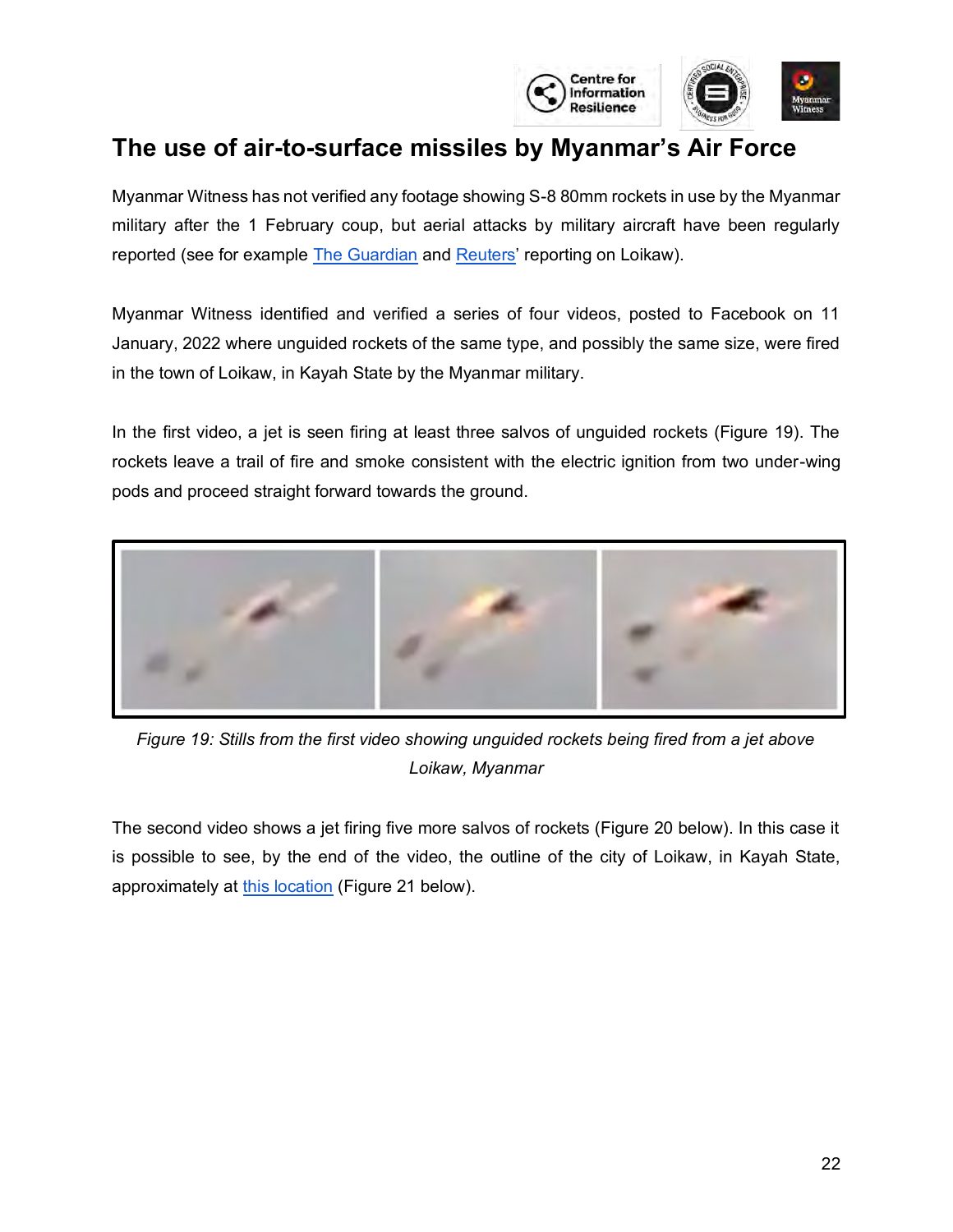

*Figure 20: Images of jets firing rockets from the second video*



*Figure 21: Geolocation of this video to Loikaw City*

A third video filmed yet another pass, where the same type of jet fired at least three salvos (Figure 22) of rockets towards Loikaw.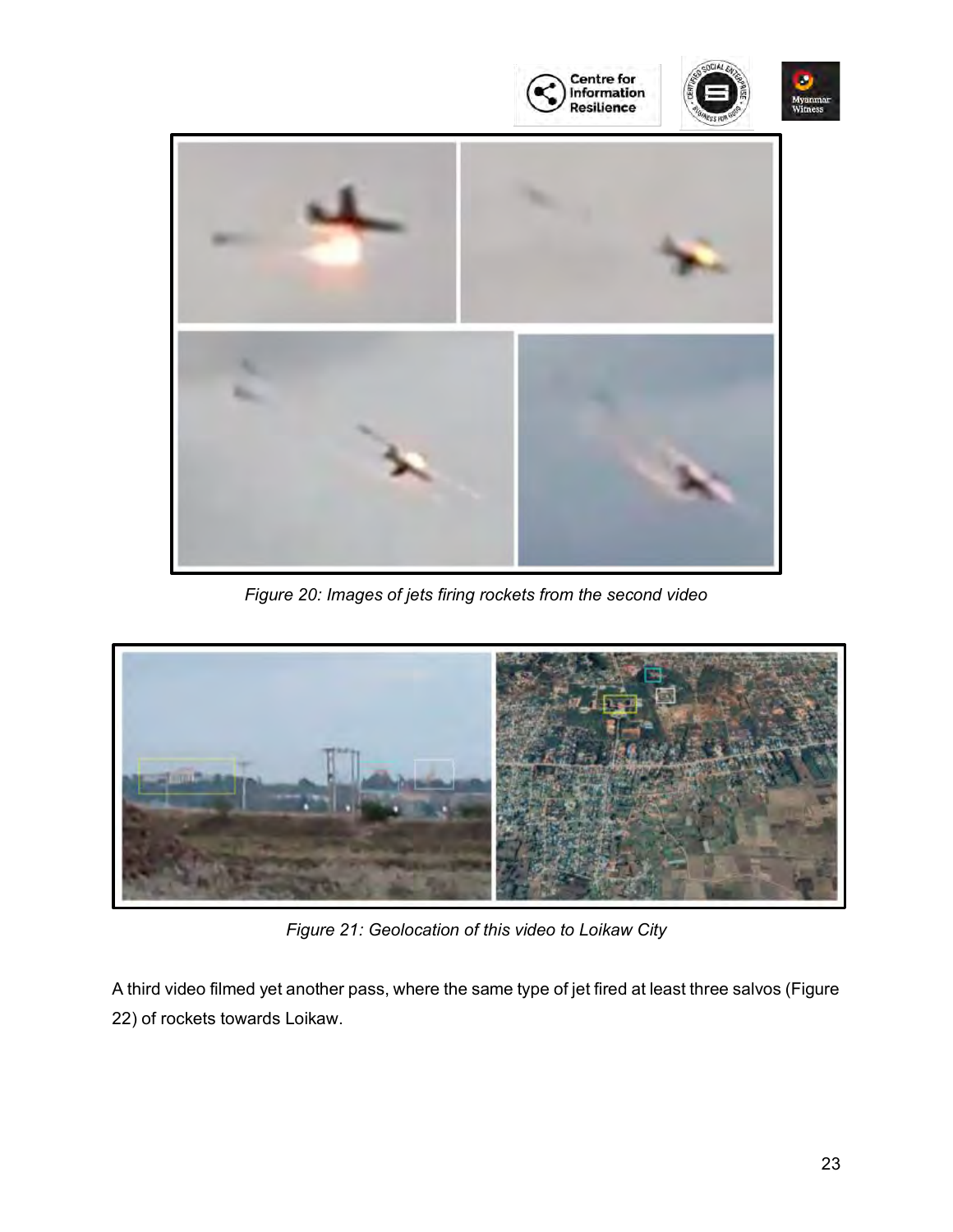

*Figure 22: Images of jets firing rockets from the third video*

The fourth video posted shows the same type of jet launching one last salvo of rockets and then firing three shots from its underbelly gun pod. These last shots come from the central part of the bottom of the jet – instead of its wings – and do not leave a directional trail of smoke nor fire, but appear as explosions caused by the firing of a bullet. The fact that this jet finally resorts to using its gun during its final pass suggests a possible conclusion, in that the previous passes were done by the same jet which may have extinguished its rocket pods.



*Figure 23: Images of jets firing rockets and shooting from underbelly gun od in the fourth video*

The jet filmed in these videos appears to be a People's Republic of China-manufactured K-8 trainer jet, which can also be used as a light ground attack aircraft. According to **FlightGlobal's**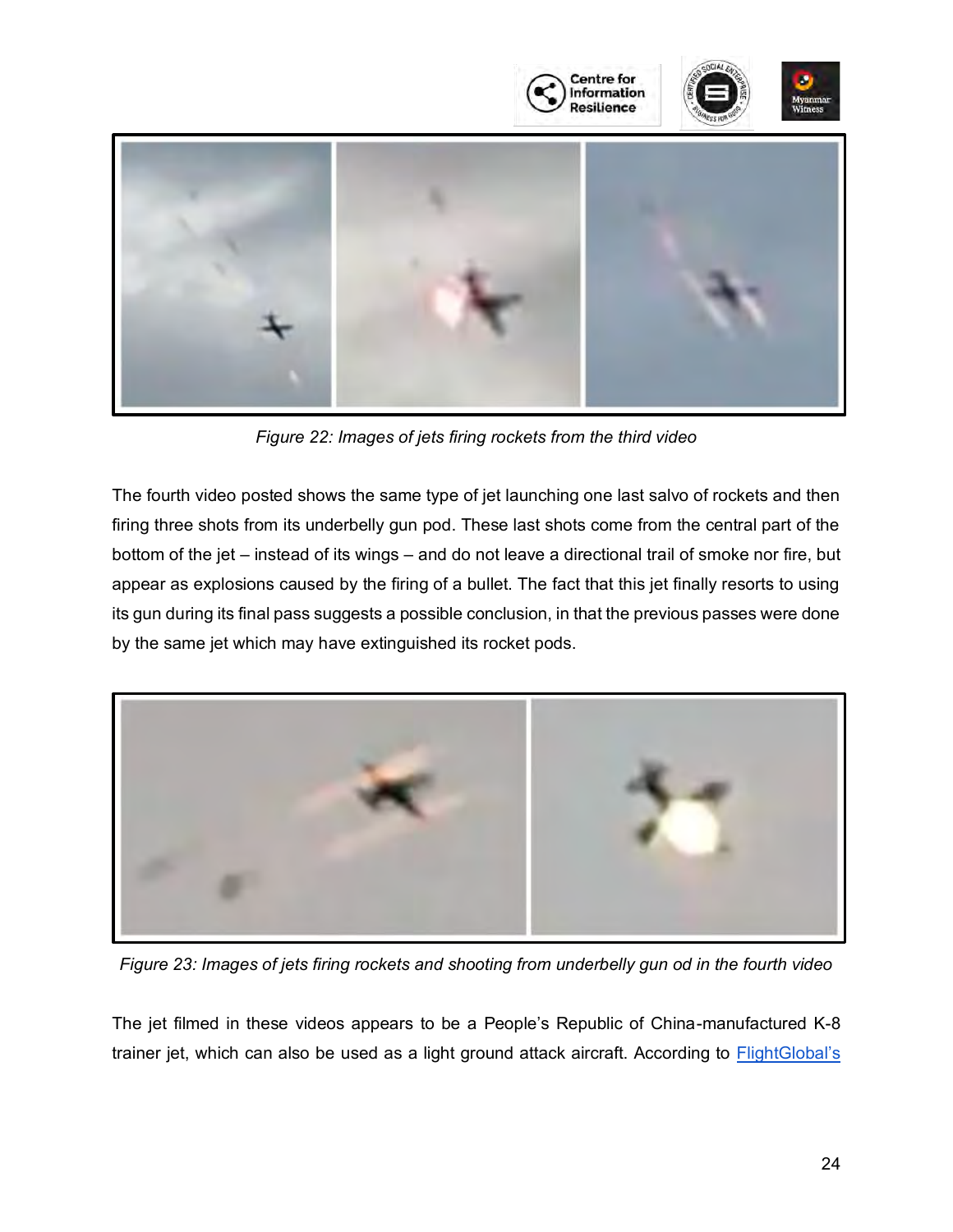

[2022 World Air Forces Directory,](https://www.flightglobal.com/reports/world-air-forces-directory-2022/146695.article) the air force of Myanmar operates 12 of such aircraft out of 50 which were originally ordered.



*Figure 24: Matching of the images of the jet in the videos to images of the K-8 trainer jet sourced from [a Wikimedia Commons picture of a K-8 of the Bangladesh Air Force](https://commons.wikimedia.org/wiki/File:Hongdu_K-8_Jet_Trainer_(Fly_Past)_Bangladesh_Air_Force.jpg) and [a 2015](https://www.freeburmarangers.org/2015/05/22/fbr-ranger-injured-by-burma-army-mortar-fire-and-heavy-airstrikes-on-kachin-positions-photographed/)  [sighting by the Free Burma Rangers](https://www.freeburmarangers.org/2015/05/22/fbr-ranger-injured-by-burma-army-mortar-fire-and-heavy-airstrikes-on-kachin-positions-photographed/)*.

According to local military blog [Myanmar Defence Weapons](https://m.facebook.com/210114122377899/photos/a.217657894956855/1065316626857640/?type=3&p=23) Facebook post, the K-8, particularly with the Myanmar Air Force, is regularly equipped with two under-wing pods for unguided rockets and one underbelly gun pod in its anti-surface attack configuration, as seen below.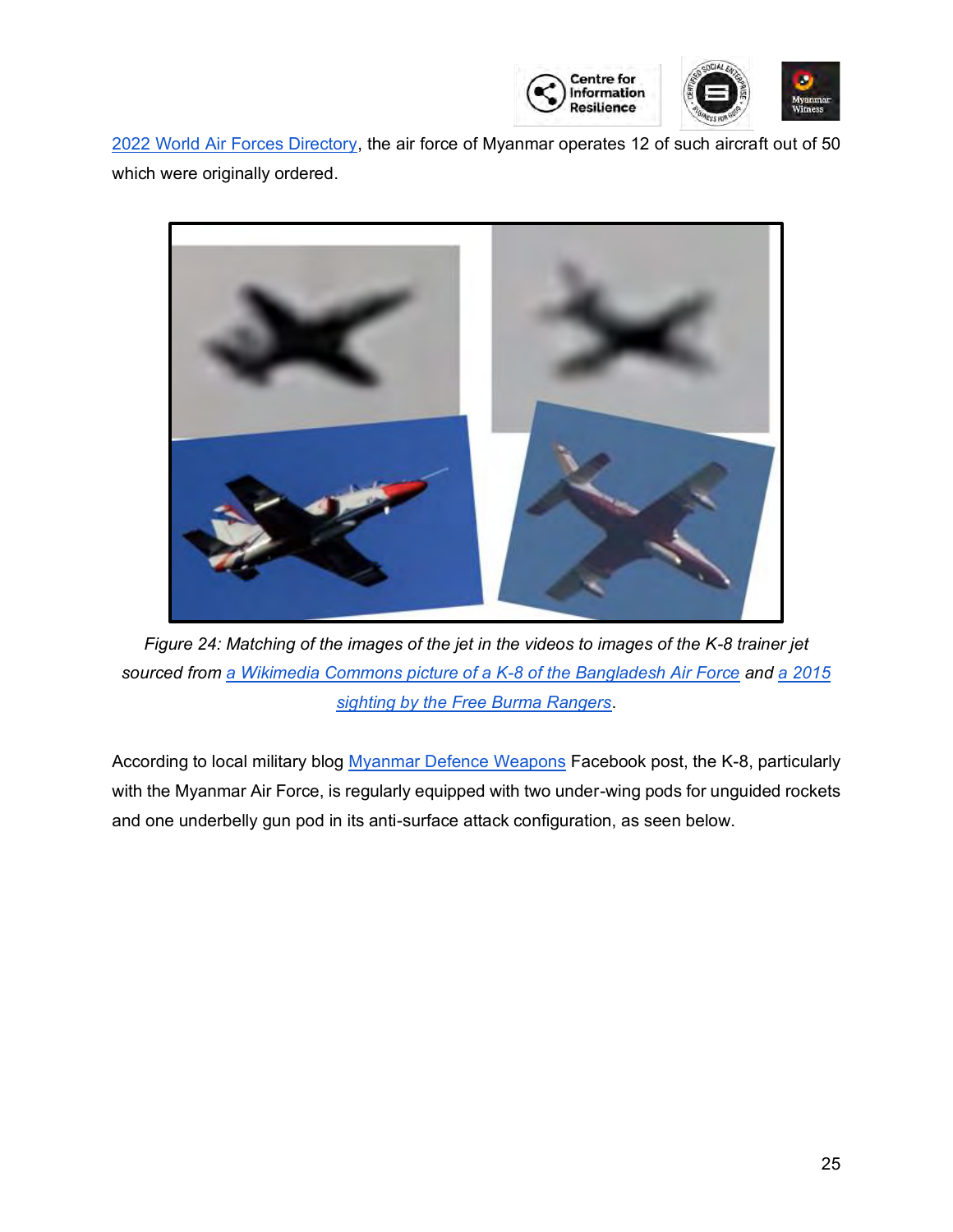

*Figure 25: Image of the K-8 anti-surface attack configuration, as seen in Myanmar Defence Weapons.*

A formation of K-8 jets was last seen making multiple passes during the parade to celebrate the [anniversary of the Union of Myanmar last Saturday, 12 February, 2022, in Naypyidaw.](https://www.youtube.com/watch?v=St8rYtjKCoM) (Figure 26)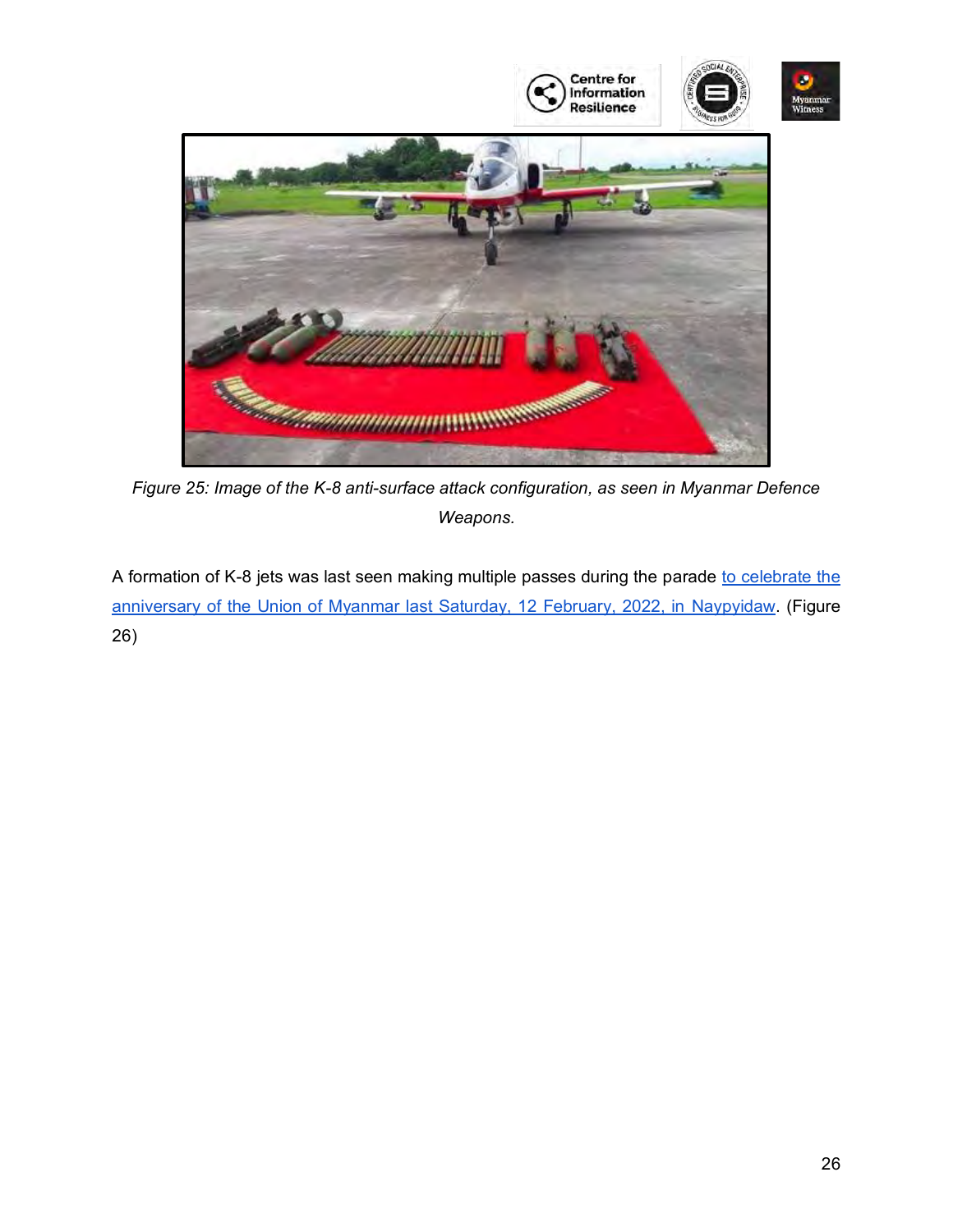

*Figure 26: Screenshot from footage of the 2022 Union Day parade showing K-8 jets.*